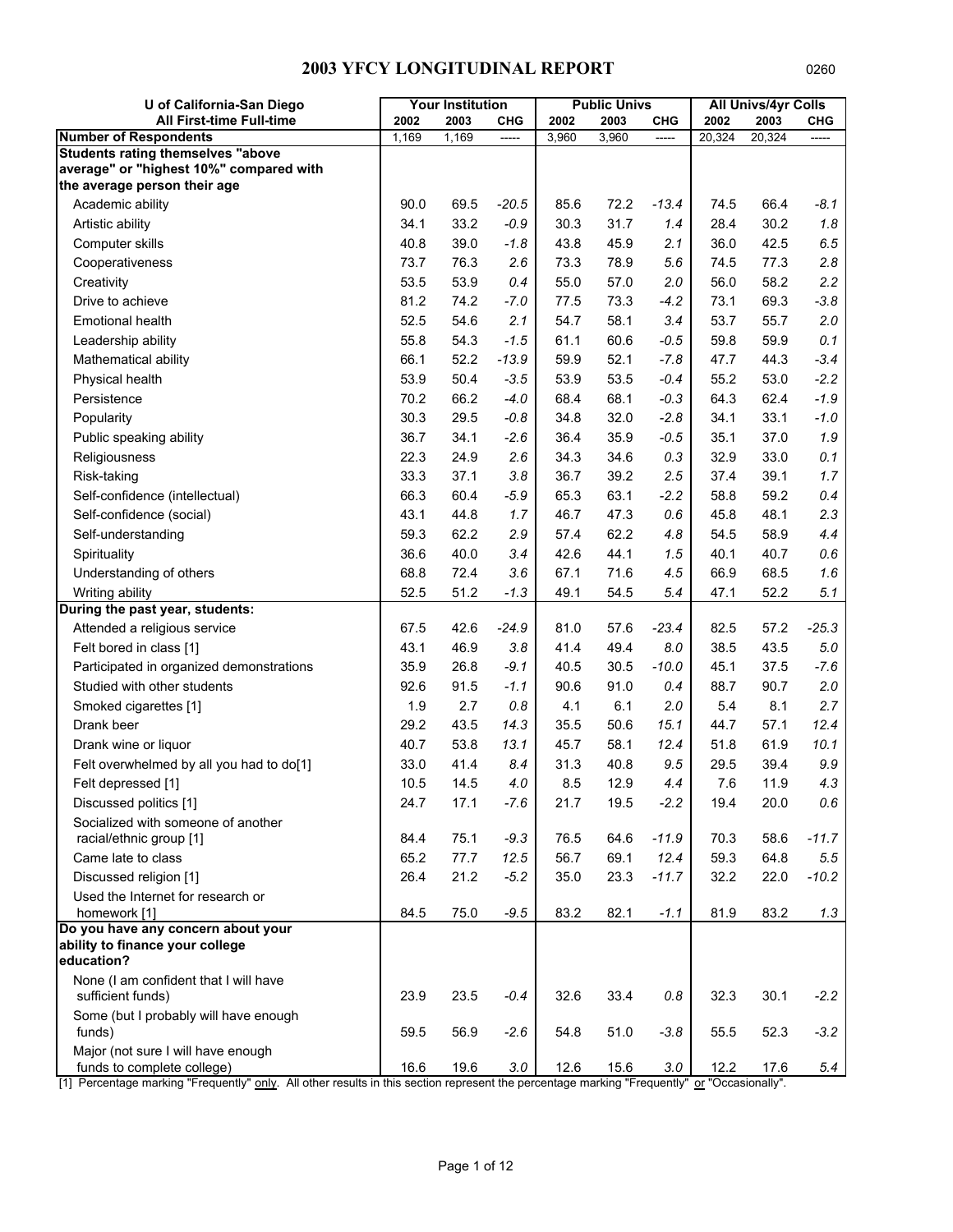| U of California-San Diego                                                        |         | <b>Your Institution</b> |            |      | <b>Public Univs</b> |            |         | <b>All Univs/4yr Colls</b> |            |
|----------------------------------------------------------------------------------|---------|-------------------------|------------|------|---------------------|------------|---------|----------------------------|------------|
| All First-time Full-time                                                         | 2002    | 2003                    | <b>CHG</b> | 2002 | 2003                | <b>CHG</b> | 2002    | 2003                       | <b>CHG</b> |
| Life objectives noted as "very<br>important" or "essential"                      |         |                         |            |      |                     |            |         |                            |            |
| Becoming accomplished in one of the                                              |         |                         |            |      |                     |            |         |                            |            |
| performing arts (acting, dancing,                                                |         |                         |            |      |                     |            |         |                            |            |
| $etc.$ )                                                                         | 14.1    | 19.8                    | 5.7        | 12.9 | 18.6                | 5.7        | 15.1    | 20.0                       | 4.9        |
| Becoming an authority in my field                                                | 58.5    | 61.8                    | 3.3        | 60.9 | 66.2                | 5.3        | 58.4    | 66.0                       | 7.6        |
| Obtaining recognition from my                                                    |         |                         |            |      |                     |            |         |                            |            |
| colleagues for contributions to my<br>special field                              | 54.0    | 53.0                    | $-1.0$     | 53.0 | 56.0                | 3.0        | 51.5    | 58.0                       | 6.5        |
| Influencing the political structure                                              | 18.8    | 18.7                    | $-0.1$     | 16.9 | 18.5                | 1.6        | 17.1    | 19.1                       | 2.0        |
| Influencing social values                                                        | 35.4    | 43.5                    | 8.1        | 34.6 | 46.8                | 12.2       | 38.5    | 47.6                       | 9.1        |
| Raising a family                                                                 | 72.5    | 76.6                    | 4.1        | 75.2 | 81.0                | 5.8        | 75.8    | 79.8                       | 4.0        |
| Having administrative responsibility                                             |         |                         |            |      |                     |            |         |                            |            |
| for the work of others                                                           | 35.7    | 39.2                    | 3.5        | 37.4 | 44.1                | 6.7        | 36.1    | 41.6                       | 5.5        |
| Being very well off financially                                                  | 75.4    | 71.4                    | $-4.0$     | 72.9 | 68.6                | $-4.3$     | 70.0    | 67.1                       | $-2.9$     |
| Helping others who are in difficulty                                             | 64.9    | 72.5                    | 7.6        | 63.5 | 74.6                | 11.1       | 63.7    | 73.8                       | 10.1       |
| Making a theoretical contribution to                                             |         |                         |            |      |                     |            |         |                            |            |
| science                                                                          | 28.0    | 24.7                    | $-3.3$     | 19.7 | 19.4                | $-0.3$     | 16.0    | 16.8                       | $0.8\,$    |
| Writing original works (poems, novels,                                           |         |                         |            |      |                     |            |         |                            |            |
| short stories, etc.)                                                             | 12.0    | 17.0                    | 5.0        | 11.7 | 16.9                | 5.2        | 14.2    | 19.7                       | 5.5        |
| Creating artistic works (painting,                                               | 12.7    | 19.5                    | 6.8        |      | 19.1                | 6.1        | 15.0    | 20.7                       | 5.7        |
| sculpture, decorating, etc.)<br>Becoming successful in a business of my          |         |                         |            | 13.0 |                     |            |         |                            |            |
| own                                                                              | 34.5    | 36.2                    | 1.7        | 36.2 | 39.3                | 3.1        | 36.0    | 39.2                       | 3.2        |
| Becoming involved in programs to clean                                           |         |                         |            |      |                     |            |         |                            |            |
| up the environment                                                               | 24.5    | 24.8                    | 0.3        | 18.1 | 22.7                | 4.6        | 17.4    | 22.4                       | 5.0        |
| Developing a meaningful philosophy of                                            |         |                         |            |      |                     |            |         |                            |            |
| life                                                                             | 48.5    | 58.5                    | 10.0       | 41.9 | 52.9                | 11.0       | 39.8    | 49.7                       | 9.9        |
| Participating in a community action                                              |         |                         |            |      |                     |            |         |                            |            |
| program                                                                          | 26.1    | 31.3                    | 5.2        | 22.9 | 29.8                | 6.9        | 23.7    | 29.3                       | 5.6        |
| Helping to promote racial understanding                                          | 35.5    | 45.9                    | 10.4       | 28.7 | 39.5                | 10.8       | 30.0    | 39.6                       | 9.6        |
| Keeping up to date with political<br>affairs                                     | 36.2    | 42.7                    | 6.5        | 34.0 | 44.8                | 10.8       | 31.9    | 43.9                       | 12.0       |
| Becoming a community leader                                                      | 30.7    | 33.4                    | 2.7        | 31.7 | 36.8                | 5.1        | 31.7    | 35.7                       | 4.0        |
| Integrating spirituality into my life                                            | 39.3    | 42.1                    | 2.8        | 45.9 | 53.4                | 7.5        | 43.3    | 50.5                       | 7.2        |
| Improving my understanding of other                                              |         |                         |            |      |                     |            |         |                            |            |
| countries and cultures                                                           | 53.7    | 65.1                    | 11.4       | 44.6 | 56.7                | 12.1       | 44.6    | 54.1                       | 9.5        |
| High school/current college grade [2]                                            |         |                         |            |      |                     |            |         |                            |            |
| average                                                                          |         |                         |            |      |                     |            |         |                            |            |
| A (3.75-4.0)                                                                     | 49.0    | 13.1                    | $-35.9$    | 43.8 | 17.9                | $-25.9$    | 29.4    | 16.8                       | $-12.6$    |
| $A-, B+ (3.25-3.74)$                                                             | 43.7    | 34.0                    | $-9.7$     | 42.9 | 30.0                | $-12.9$    | 46.0    | 31.7                       | $-14.3$    |
| B (2.75-3.24)                                                                    | 4.9     | 31.3                    | 26.4       | 9.6  | 27.9                | 18.3       | 16.5    | 28.3                       | 11.8       |
| $B-, C+ (2.25-2.74)$                                                             | 1.8     | 12.8                    | 11.0       | 3.3  | 14.4                | 11.1       | 7.1     | 14.1                       | 7.0        |
| $C(1.75-2.24)$                                                                   | 0.6     | 6.8                     | 6.2        | 0.3  | 6.9                 | 6.6        | $1.0$   | 6.6                        | 5.6        |
| C- or less (below 1.75)                                                          | $0.0\,$ | 2.0                     | 2.0        | 0.0  | 3.0                 | 3.0        | $0.0\,$ | 2.5                        | 2.5        |
| Do you give the Higher Education<br><b>Research Institute at UCLA permission</b> |         |                         |            |      |                     |            |         |                            |            |
| to include your ID number should your                                            |         |                         |            |      |                     |            |         |                            |            |
| college request the data for additional                                          |         |                         |            |      |                     |            |         |                            |            |
| research analyses?                                                               |         |                         |            |      |                     |            |         |                            |            |
| Yes                                                                              | 59.5    | 53.0                    | $-6.5$     | 70.0 | 52.5                | $-17.5$    | 71.3    | 52.7                       | $-18.6$    |
| No                                                                               | 40.5    | 47.0                    | 6.5        | 30.0 | 47.5                | 17.5       | 28.7    | 47.3                       | 18.6       |

[2] Categories for 2002 GPA compressed to match 2003 GPA. Those marking "I do not receive grades in my courses" in 2003 were not included in these results.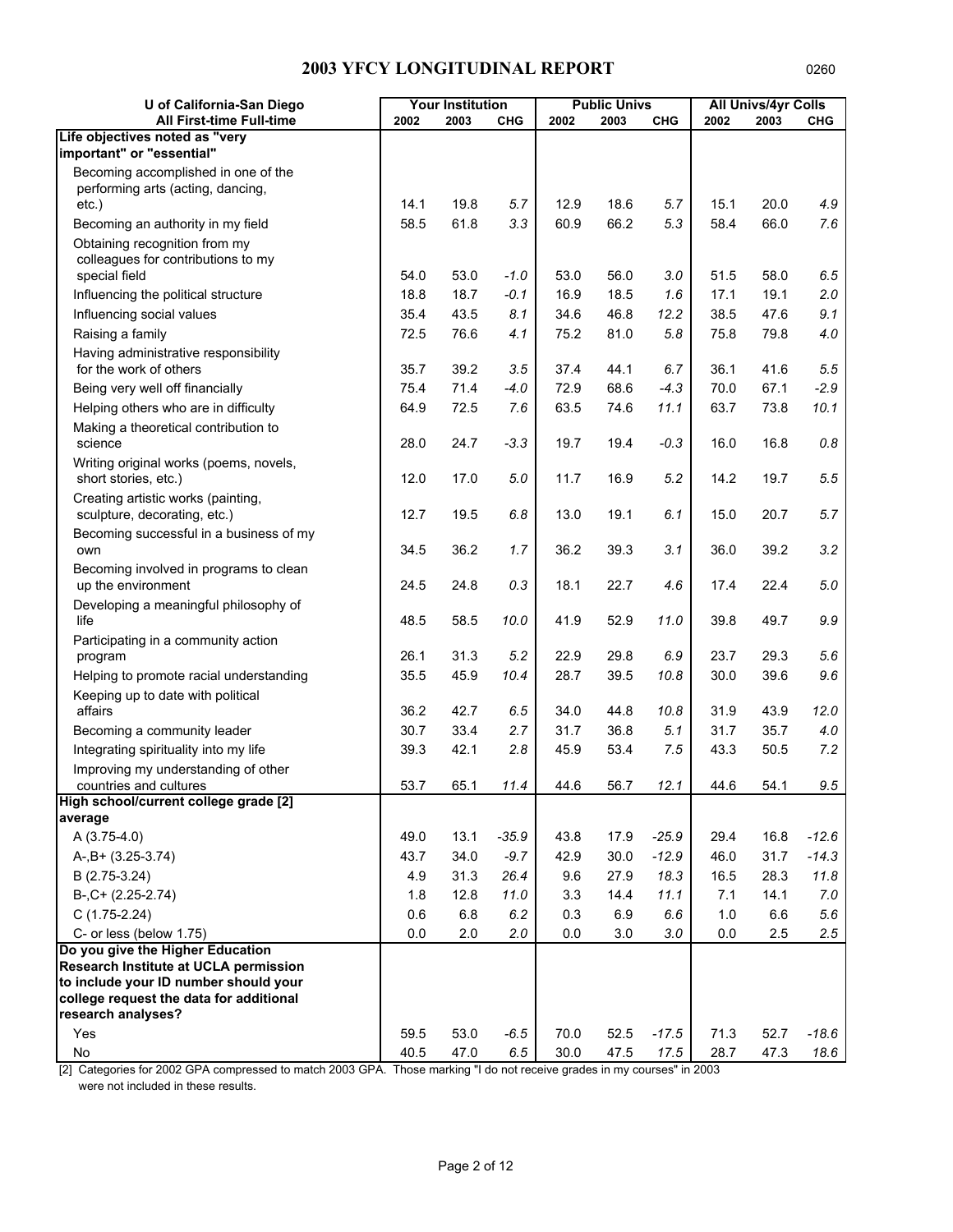| U of California-San Diego               |       | <b>Your Institution</b> |            |       | <b>Public Univs</b> |            |      | <b>All Univs/4yr Colls</b> |            |
|-----------------------------------------|-------|-------------------------|------------|-------|---------------------|------------|------|----------------------------|------------|
| All First-time Full-time                | 2002  | 2003                    | <b>CHG</b> | 2002  | 2003                | <b>CHG</b> | 2002 | 2003                       | <b>CHG</b> |
| DURING THE PAST YEAR, HOW MUCH TIME DID |       |                         |            |       |                     |            |      |                            |            |
| YOU SPEND DURING A TYPICAL WEEK DOING   |       |                         |            |       |                     |            |      |                            |            |
| THE FOLLOWING ACTIVITIES? [3]           |       |                         |            |       |                     |            |      |                            |            |
| <b>Studying/homework</b>                |       |                         |            |       |                     |            |      |                            |            |
| None                                    | 0.3   | 0.2                     | $-0.1$     | 1.3   | 0.2                 | $-1.1$     | 1.7  | 0.3                        | $-1.4$     |
| Less than 1 hour                        | 4.8   | 0.5                     | $-4.3$     | 9.7   | 1.0                 | $-8.7$     | 9.9  | 1.1                        | $-8.8$     |
| 1 to $2$                                | 11.3  | 4.6                     | $-6.7$     | 18.8  | 7.4                 | $-11.4$    | 19.2 | 7.4                        | $-11.8$    |
| 3 to 5                                  | 24.7  | 21.9                    | $-2.8$     | 27.6  | 26.3                | $-1.3$     | 28.6 | 26.2                       | $-2.4$     |
| 6 to 10                                 | 25.9  | 34.2                    | 8.3        | 22.2  | 32.3                | 10.1       | 21.8 | 31.7                       | 9.9        |
| 11 to 15                                | 15.3  | 19.8                    | 4.5        | 10.4  | 16.5                | 6.1        | 10.4 | 16.4                       | 6.0        |
| 16 to 20                                | 10.2  | 11.5                    | 1.3        | 5.8   | 9.8                 | 4.0        | 5.2  | 9.5                        | 4.3        |
| Over <sub>20</sub>                      | 7.6   | 7.3                     | $-0.3$     | 4.2   | 6.6                 | 2.4        | 3.2  | 7.5                        | 4.3        |
| <b>Socializing with friends</b>         |       |                         |            |       |                     |            |      |                            |            |
| None                                    | 0.3   | 1.2                     | 0.9        | 0.3   | 0.8                 | 0.5        | 0.2  | 0.5                        | 0.3        |
| Less than 1 hour                        | 1.1   | 1.9                     | 0.8        | 1.3   | 1.4                 | 0.1        | 1.3  | 1.1                        | $-0.2$     |
| $1$ to $2$                              | 8.1   | 6.2                     | $-1.9$     | 7.3   | 4.8                 | $-2.5$     | 5.6  | 4.2                        | $-1.4$     |
| 3 to 5                                  | 23.7  | 19.5                    | $-4.2$     | 21.1  | 18.1                | $-3.0$     | 17.7 | 14.3                       | $-3.4$     |
| 6 to 10                                 | 29.8  | 29.2                    | $-0.6$     | 28.2  | 28.8                | 0.6        | 26.4 | 24.7                       | $-1.7$     |
| 11 to 15                                | 17.3  | 16.1                    | $-1.2$     | 18.9  | 16.5                | $-2.4$     | 19.9 | 18.1                       | $-1.8$     |
| 16 to 20                                | 9.4   | 10.8                    | 1.4        | 9.6   | 12.5                | 2.9        | 12.6 | 13.7                       | 1.1        |
| Over <sub>20</sub>                      | 10.3  | 15.0                    | 4.7        | 13.3  | 17.3                | 4.0        | 16.2 | 23.3                       | 7.1        |
| <b>Exercising or sports</b>             |       |                         |            |       |                     |            |      |                            |            |
| None                                    | 4.1   | 7.0                     | 2.9        | 5.1   | 7.8                 | 2.7        | 5.0  | 7.2                        | 2.2        |
| Less than 1 hour                        | 14.1  | 12.9                    | $-1.2$     | 12.2  | 12.8                | 0.6        | 10.3 | 10.8                       | 0.5        |
| 1 to $2$                                | 18.4  | 20.6                    | 2.2        | 18.1  | 20.7                | 2.6        | 15.0 | 19.6                       | 4.6        |
| 3 to 5                                  | 22.7  | 32.5                    | 9.8        | 20.8  | 32.3                | 11.5       | 19.0 | 28.6                       | 9.6        |
| 6 to 10                                 | 18.4  | 18.3                    | $-0.1$     | 18.8  | 17.8                | $-1.0$     | 18.2 | 19.0                       | 0.8        |
| 11 to 15                                | 11.7  | 4.9                     | $-6.8$     | 12.3  | 4.8                 | $-7.5$     | 14.9 | 7.8                        | $-7.1$     |
| 16 to 20                                | 5.0   | 2.2                     | $-2.8$     | 6.3   | 2.2                 | $-4.1$     | 8.2  | 3.6                        | $-4.6$     |
| Over 20                                 | 5.7   | 1.5                     | $-4.2$     | 6.6   | 1.6                 | $-5.0$     | 9.3  | 3.4                        | $-5.9$     |
| <b>Partying</b>                         |       |                         |            |       |                     |            |      |                            |            |
| None                                    | 29.3  | 39.4                    | 10.1       | 27.6  | 32.4                | 4.8        | 24.4 | 26.5                       | 2.1        |
| Less than 1 hour                        | 23.9  | 14.5                    | $-9.4$     | 19.0  | 13.1                | $-5.9$     | 16.8 | 11.8                       | $-5.0$     |
| 1 to $2$                                | 19.3  | 18.6                    | $-0.7$     | 19.1  | 15.8                | $-3.3$     | 18.5 | 15.4                       | $-3.1$     |
| $3$ to $5$                              | 17.2  | 17.0                    | $-0.2$     | 18.4  | 20.2                | 1.8        | 20.0 | 21.5                       | 1.5        |
| 6 to 10                                 | 6.8   | 7.9                     | 1.1        | 9.5   | 11.8                | 2.3        | 11.6 | 14.9                       | 3.3        |
| 11 to 15                                | 2.0   | 1.4                     | $-0.6$     | 3.9   | 3.6                 | $-0.3$     | 4.8  | 5.4                        | 0.6        |
| 16 to 20                                | 0.8   | 0.8                     | $0.0\,$    | 1.4   | 1.8                 | 0.4        | 2.0  | 2.5                        | 0.5        |
| Over <sub>20</sub>                      | 0.7   | 0.4                     | $-0.3$     | $1.1$ | $1.3$               | 0.2        | 1.8  | 2.1                        | 0.3        |
| Participating in student clubs/groups   |       |                         |            |       |                     |            |      |                            |            |
| None                                    | 19.4  | 45.7                    | 26.3       | 18.1  | 44.3                | 26.2       | 21.9 | 43.9                       | 22.0       |
| Less than 1 hour                        | 18.7  | 11.9                    | $-6.8$     | 17.4  | 10.7                | $-6.7$     | 15.6 | 12.0                       | $-3.6$     |
| 1 to $2$                                | 27.0  | 18.9                    | $-8.1$     | 29.9  | 18.2                | $-11.7$    | 27.7 | 18.9                       | $-8.8$     |
| 3 to 5                                  | 19.9  | 14.7                    | $-5.2$     | 19.7  | 16.3                | $-3.4$     | 19.3 | 15.2                       | $-4.1$     |
| 6 to 10                                 | 8.6   | 6.1                     | $-2.5$     | 8.5   | 6.6                 | $-1.9$     | 8.4  | 6.1                        | $-2.3$     |
| 11 to 15                                | 2.9   | 1.5                     | $-1.4$     | 3.3   | 2.0                 | $-1.3$     | 3.5  | 2.0                        | $-1.5$     |
| 16 to 20                                | $1.2$ | 0.7                     | $-0.5$     | 1.3   | 1.0                 | $-0.3$     | 1.5  | 0.9                        | $-0.6$     |
| Over 20                                 | 2.3   | 0.7                     | $-1.6$     | 1.9   | 0.9                 | $-1.0$     | 2.1  | 0.9                        | $-1.2$     |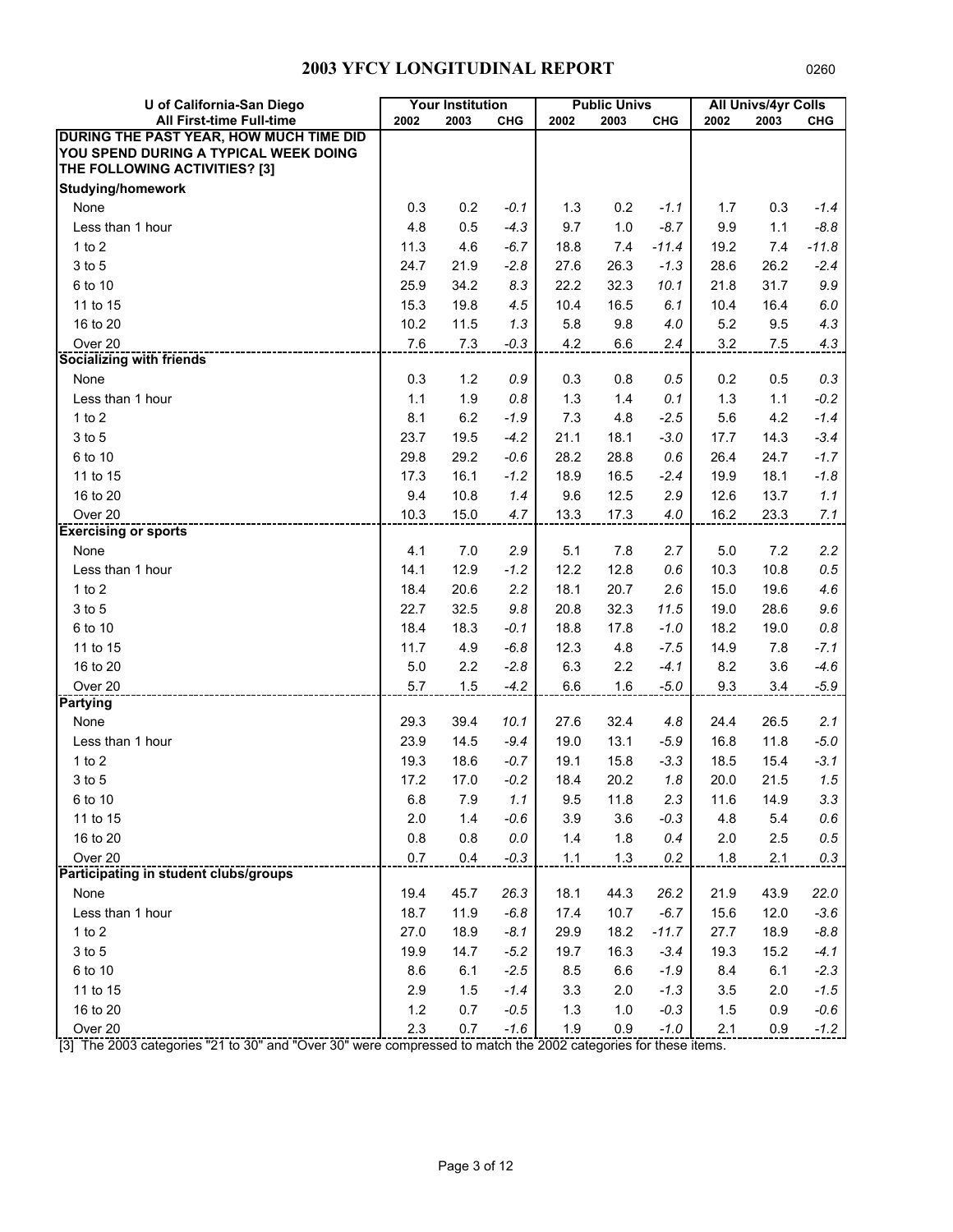| U of California-San Diego               |       | <b>Your Institution</b> |            |      | <b>Public Univs</b> |            |       | <b>All Univs/4yr Colls</b> |            |
|-----------------------------------------|-------|-------------------------|------------|------|---------------------|------------|-------|----------------------------|------------|
| All First-time Full-time                | 2002  | 2003                    | <b>CHG</b> | 2002 | 2003                | <b>CHG</b> | 2002  | 2003                       | <b>CHG</b> |
| DURING THE PAST YEAR, HOW MUCH TIME DID |       |                         |            |      |                     |            |       |                            |            |
| YOU SPEND DURING A TYPICAL WEEK DOING   |       |                         |            |      |                     |            |       |                            |            |
| THE FOLLOWING ACTIVITIES? [3]           |       |                         |            |      |                     |            |       |                            |            |
| <b>Watching TV</b>                      |       |                         |            |      |                     |            |       |                            |            |
| None                                    | 6.1   | 12.7                    | 6.6        | 6.4  | 9.8                 | 3.4        | 6.3   | 12.1                       | 5.8        |
| Less than 1 hour                        | 13.8  | 14.8                    | 1.0        | 16.9 | 15.6                | $-1.3$     | 16.6  | 17.3                       | 0.7        |
| 1 to $2$                                | 22.8  | 24.1                    | 1.3        | 25.2 | 23.6                | $-1.6$     | 25.0  | 24.5                       | $-0.5$     |
| 3 to 5                                  | 28.7  | 26.9                    | $-1.8$     | 26.7 | 26.8                | 0.1        | 27.0  | 24.6                       | $-2.4$     |
| 6 to 10                                 | 16.8  | 14.6                    | $-2.2$     | 15.1 | 15.0                | $-0.1$     | 15.1  | 12.6                       | $-2.5$     |
| 11 to 15                                | 7.4   | 3.9                     | $-3.5$     | 5.7  | 4.8                 | $-0.9$     | 5.4   | 4.4                        | $-1.0$     |
| 16 to 20                                | 2.0   | 1.3                     | $-0.7$     | 1.7  | 2.4                 | 0.7        | 2.3   | 2.2                        | $-0.1$     |
| Over <sub>20</sub>                      | 2.5   | 1.8                     | $-0.7$     | 2.3  | 2.3                 | 0.0        | 2.3   | 2.3                        | 0.0        |
| <b>Household/childcare duties</b>       |       |                         |            |      |                     |            |       |                            |            |
| None                                    | 17.7  | 56.1                    | 38.4       | 16.5 | 58.8                | 42.3       | 19.1  | 64.5                       | 45.4       |
| Less than 1 hour                        | 24.9  | 18.7                    | $-6.2$     | 27.1 | 18.6                | $-8.5$     | 23.8  | 15.3                       | $-8.5$     |
| $1$ to $2$                              | 32.4  | 18.1                    | $-14.3$    | 33.0 | 14.9                | $-18.1$    | 32.5  | 12.4                       | $-20.1$    |
| 3 to 5                                  | 17.3  | 4.7                     | $-12.6$    | 16.5 | 5.6                 | $-10.9$    | 17.0  | 5.0                        | $-12.0$    |
| 6 to 10                                 | 4.8   | 1.3                     | $-3.5$     | 4.6  | 1.3                 | $-3.3$     | 4.7   | 1.6                        | $-3.1$     |
| 11 to 15                                | 1.6   | 0.9                     | $-0.7$     | 1.3  | 0.3                 | $-1.0$     | 1.5   | 0.5                        | $-1.0$     |
| 16 to 20                                | 0.6   | 0.1                     | $-0.5$     | 0.3  | 0.2                 | $-0.1$     | 0.6   | 0.3                        | $-0.3$     |
| Over <sub>20</sub>                      | 0.7   | 0.2                     | $-0.5$     | 0.6  | 0.3                 | $-0.3$     | 0.8   | 0.4                        | $-0.4$     |
| <b>Reading for pleasure</b>             |       |                         |            |      |                     |            |       |                            |            |
| None                                    | 21.4  | 44.1                    | 22.7       | 24.9 | 44.2                | 19.3       | 23.8  | 44.6                       | 20.8       |
| Less than 1 hour                        | 30.2  | 26.2                    | $-4.0$     | 29.0 | 24.1                | $-4.9$     | 27.8  | 25.2                       | $-2.6$     |
| 1 to $2$                                | 23.9  | 17.2                    | $-6.7$     | 24.0 | 19.2                | $-4.8$     | 24.6  | 17.9                       | $-6.7$     |
| 3 to 5                                  | 15.6  | 9.2                     | $-6.4$     | 13.6 | 8.8                 | $-4.8$     | 14.8  | 8.1                        | $-6.7$     |
| 6 to 10                                 | 6.0   | 2.4                     | $-3.6$     | 5.7  | 2.5                 | $-3.2$     | 5.8   | 2.8                        | $-3.0$     |
| 11 to 15                                | 1.8   | 0.5                     | $-1.3$     | 1.4  | 0.5                 | $-0.9$     | 1.8   | 0.8                        | $-1.0$     |
| 16 to 20                                | 0.7   | 0.4                     | $-0.3$     | 0.7  | 0.3                 | $-0.4$     | 0.7   | 0.3                        | $-0.4$     |
| Over 20                                 | 0.4   | 0.0                     | $-0.4$     | 0.6  | 0.3                 | $-0.3$     | 0.7   | 0.4                        | $-0.3$     |
| <b>Playing video/computer games</b>     |       |                         |            |      |                     |            |       |                            |            |
| None                                    | 45.6  | 50.0                    | 4.4        | 42.9 | 46.1                | 3.2        | 42.3  | 47.2                       | 4.9        |
| Less than 1 hour                        | 21.4  | 20.0                    | $-1.4$     | 24.0 | 19.8                | $-4.2$     | 24.1  | 18.6                       | $-5.5$     |
| 1 to $2$                                | 14.6  | 13.8                    | $-0.8$     | 15.0 | 15.5                | 0.5        | 15.1  | 16.0                       | 0.9        |
| $3$ to $5$                              | 9.6   | 8.9                     | $-0.7$     | 9.5  | 10.1                | 0.6        | 9.7   | 9.8                        | 0.1        |
| 6 to 10                                 | 4.2   | 4.6                     | 0.4        | 4.5  | 5.2                 | 0.7        | 4.7   | 4.5                        | $-0.2$     |
| 11 to 15                                | 2.3   | 1.8                     | $-0.5$     | 2.0  | 1.9                 | $-0.1$     | 1.8   | 1.8                        | $0.0\,$    |
| 16 to 20                                | 0.9   | 0.5                     | $-0.4$     | 0.9  | 0.8                 | $-0.1$     | 1.0   | 0.9                        | $-0.1$     |
| Over <sub>20</sub>                      | 1.5   | 0.4                     | $-1.1$     | 1.2  | 0.6                 | $-0.6$     | $1.2$ | $1.2$                      | 0.0        |
| <b>Prayer/meditation</b>                |       |                         |            |      |                     |            |       |                            |            |
| None                                    | 47.9  | 58.0                    | 10.1       | 33.1 | 42.4                | 9.3        | 33.5  | 45.2                       | 11.7       |
| Less than 1 hour                        | 31.4  | 22.7                    | $-8.7$     | 34.9 | 30.6                | $-4.3$     | 34.4  | 28.3                       | $-6.1$     |
| 1 to $2$                                | 14.7  | 12.8                    | $-1.9$     | 22.3 | 17.5                | $-4.8$     | 21.3  | 17.0                       | $-4.3$     |
| 3 to 5                                  | 4.0   | 4.9                     | 0.9        | 6.7  | 7.0                 | 0.3        | 7.1   | 6.0                        | $-1.1$     |
| 6 to 10                                 | $1.2$ | 1.1                     | $-0.1$     | 1.5  | 1.9                 | 0.4        | 2.2   | 2.1                        | $-0.1$     |
| 11 to 15                                | 0.3   | 0.2                     | $-0.1$     | 0.7  | 0.3                 | $-0.4$     | 0.6   | 0.6                        | 0.0        |
| 16 to 20                                | 0.1   | 0.1                     | $0.0\,$    | 0.3  | 0.2                 | $-0.1$     | 0.3   | 0.3                        | $0.0$      |
| Over 20                                 | 0.4   | 0.2                     | $-0.2$     | 0.5  | 0.2                 | $-0.3$     | 0.6   | 0.5                        | $-0.1$     |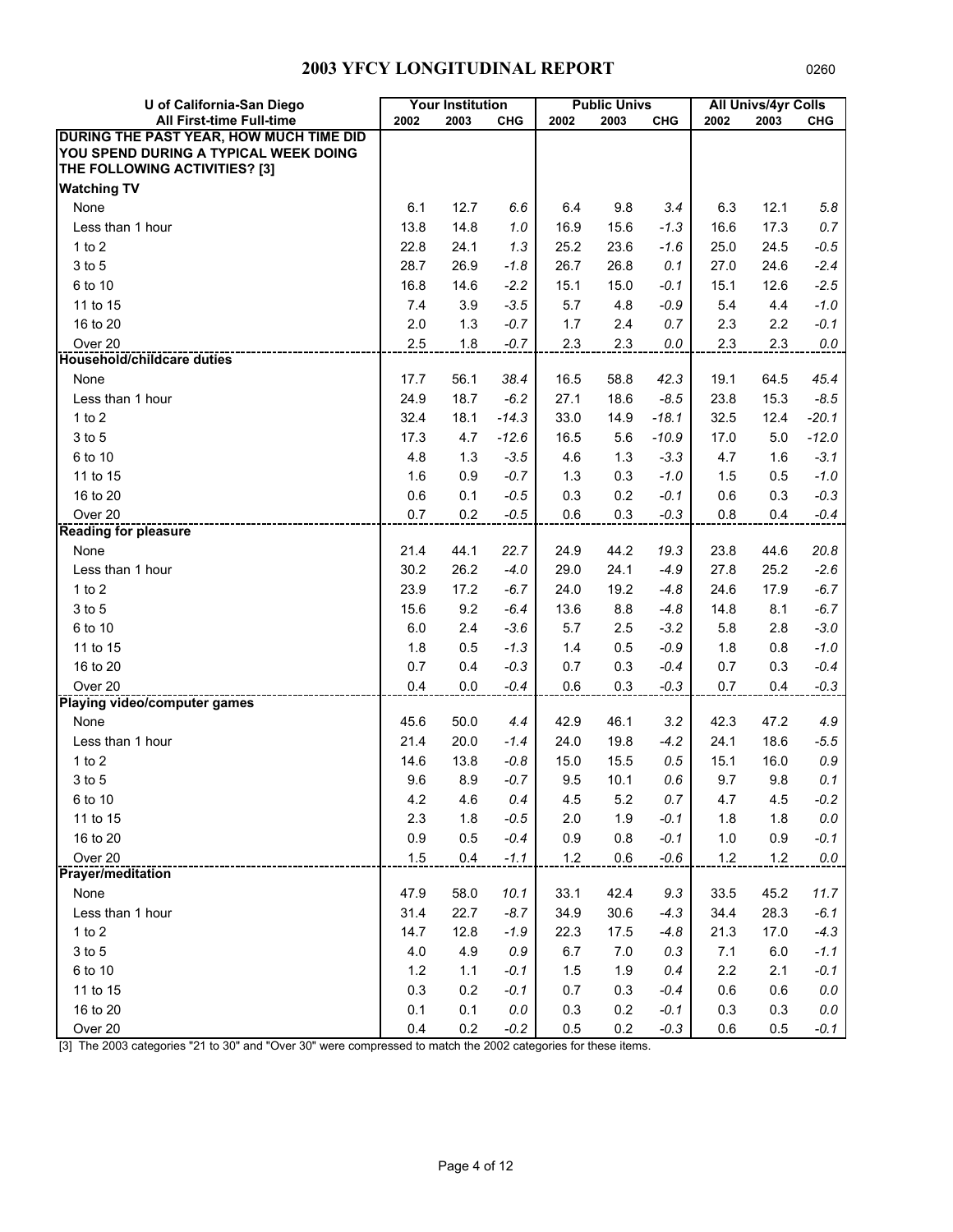| U of California-San Diego                                                           |      | <b>Your Institution</b> |            |       | <b>Public Univs</b> |            |       | <b>All Univs/4yr Colls</b> |            |
|-------------------------------------------------------------------------------------|------|-------------------------|------------|-------|---------------------|------------|-------|----------------------------|------------|
| <b>First-time Full-time Men</b>                                                     | 2002 | 2003                    | <b>CHG</b> | 2002  | 2003                | <b>CHG</b> | 2002  | 2003                       | <b>CHG</b> |
| <b>Number of Respondents</b>                                                        | 387  | 387                     |            | 1,434 | 1,434               |            | 7,521 | 7,521                      |            |
| <b>Students rating themselves "above</b><br>average" or "highest 10%" compared with |      |                         |            |       |                     |            |       |                            |            |
| the average person their age                                                        |      |                         |            |       |                     |            |       |                            |            |
| Academic ability                                                                    | 92.4 | 76.3                    | $-16.1$    | 89.0  | 78.3                | $-10.7$    | 77.9  | 69.8                       | $-8.1$     |
| Artistic ability                                                                    | 30.7 | 29.7                    | $-1.0$     | 29.2  | 30.9                | 1.7        | 27.9  | 31.0                       | 3.1        |
| Computer skills                                                                     | 65.0 | 60.8                    | $-4.2$     | 63.8  | 64.2                | 0.4        | 52.9  | 57.3                       | 4.4        |
| Cooperativeness                                                                     | 72.9 | 75.8                    | 2.9        | 72.6  | 78.8                | 6.2        | 72.7  | 75.5                       | 2.8        |
| Creativity                                                                          | 54.2 | 55.2                    | 1.0        | 56.0  | 58.4                | 2.4        | 58.1  | 60.0                       | 1.9        |
| Drive to achieve                                                                    | 75.3 | 70.3                    | $-5.0$     | 74.2  | 69.3                | $-4.9$     | 69.2  | 64.3                       | $-4.9$     |
| <b>Emotional health</b>                                                             | 60.7 | 62.2                    | 1.5        | 63.0  | 64.3                | 1.3        | 60.9  | 61.1                       | 0.2        |
| Leadership ability                                                                  | 61.7 | 61.5                    | $-0.2$     | 64.2  | 66.4                | 2.2        | 63.4  | 65.0                       | 1.6        |
| Mathematical ability                                                                | 77.3 | 66.7                    | $-10.6$    | 71.4  | 63.3                | $-8.1$     | 59.1  | 54.3                       | $-4.8$     |
| Physical health                                                                     | 64.8 | 58.7                    | $-6.1$     | 65.0  | 63.2                | $-1.8$     | 66.8  | 62.8                       | $-4.0$     |
| Persistence                                                                         | 71.8 | 66.3                    | $-5.5$     | 70.6  | 70.4                | $-0.2$     | 66.5  | 63.6                       | $-2.9$     |
| Popularity                                                                          | 34.1 | 33.1                    | $-1.0$     | 40.5  | 35.3                | $-5.2$     | 40.9  | 38.7                       | $-2.2$     |
| Public speaking ability                                                             | 41.4 | 39.6                    | $-1.8$     | 41.5  | 42.0                | 0.5        | 38.3  | 42.1                       | 3.8        |
| Religiousness                                                                       | 21.4 | 22.9                    | 1.5        | 32.2  | 33.7                | 1.5        | 30.2  | 31.4                       | 1.2        |
| Risk-taking                                                                         | 40.1 | 47.9                    | 7.8        | 45.0  | 48.4                | 3.4        | 46.1  | 47.9                       | 1.8        |
| Self-confidence (intellectual)                                                      | 77.6 | 73.7                    | $-3.9$     | 76.4  | 74.6                | $-1.8$     | 69.7  | 68.4                       | $-1.3$     |
| Self-confidence (social)                                                            | 46.4 | 44.0                    | $-2.4$     | 50.0  | 49.7                | $-0.3$     | 49.9  | 51.8                       | 1.9        |
| Self-understanding                                                                  | 67.2 | 64.8                    | $-2.4$     | 63.6  | 66.2                | 2.6        | 60.2  | 63.0                       | 2.8        |
| Spirituality                                                                        | 35.7 | 39.8                    | 4.1        | 42.1  | 42.3                | 0.2        | 38.1  | 39.1                       | $1.0\,$    |
| Understanding of others                                                             | 67.4 | 72.7                    | 5.3        | 66.4  | 68.8                | 2.4        | 64.8  | 65.1                       | 0.3        |
| Writing ability                                                                     | 51.4 | 53.5                    | 2.1        | 48.7  | 56.5                | 7.8        | 45.5  | 51.4                       | 5.9        |
| During the past year, students:                                                     |      |                         |            |       |                     |            |       |                            |            |
| Attended a religious service                                                        | 64.2 | 41.0                    | $-23.2$    | 78.8  | 54.3                | $-24.5$    | 79.3  | 51.0                       | $-28.3$    |
| Felt bored in class [1]                                                             | 45.2 | 51.7                    | 6.5        | 44.0  | 52.2                | 8.2        | 41.0  | 45.3                       | 4.3        |
| Participated in organized demonstrations                                            | 31.6 | 25.8                    | $-5.8$     | 36.5  | 27.8                | $-8.7$     | 42.6  | 33.6                       | $-9.0$     |
| Studied with other students                                                         | 90.2 | 90.4                    | 0.2        | 87.4  | 89.5                | 2.1        | 84.8  | 88.7                       | 3.9        |
| Smoked cigarettes [1]                                                               | 1.8  | 3.9                     | 2.1        | 3.8   | 6.5                 | 2.7        | 4.8   | 7.9                        | 3.1        |
| Drank beer                                                                          | 30.2 | 52.1                    | 21.9       | 39.4  | 57.3                | 17.9       | 49.3  | 62.4                       | 13.1       |
| Drank wine or liquor                                                                | 39.2 | 53.5                    | 14.3       | 43.3  | 56.3                | 13.0       | 50.5  | 60.3                       | 9.8        |
| Felt overwhelmed by all you had to do[1]                                            | 21.8 | 32.1                    | 10.3       | 18.8  | 30.1                | 11.3       | 16.7  | 28.1                       | 11.4       |
| Felt depressed [1]                                                                  | 8.1  | 9.7                     | 1.6        | 6.4   | 10.3                | 3.9        | 5.6   | 9.7                        | 4.1        |
| Discussed politics [1]                                                              | 31.2 | 20.8                    | $-10.4$    | 27.4  | 26.3                | $-1.1$     | 24.2  | 24.3                       | 0.1        |
| Socialized with someone of another                                                  |      |                         |            |       |                     |            |       |                            |            |
| racial/ethnic group [1]                                                             | 82.1 | 71.0                    | $-11.1$    | 74.7  | 64.6                | $-10.1$    | 67.9  | 56.5                       | $-11.4$    |
| Came late to class                                                                  | 65.7 | 80.1                    | 14.4       | 56.0  | 72.0                | 16.0       | 59.4  | 69.1                       | 9.7        |
| Discussed religion [1]                                                              | 25.2 | 19.0                    | $-6.2$     | 32.4  | 21.7                | $-10.7$    | 29.7  | 19.6                       | $-10.1$    |
| Used the Internet for research or                                                   |      |                         |            |       |                     |            |       |                            |            |
| homework [1]<br>Do you have any concern about your                                  | 83.2 | 76.9                    | $-6.3$     | 80.3  | 81.4                | 1.1        | 79.2  | 79.5                       | 0.3        |
| ability to finance your college                                                     |      |                         |            |       |                     |            |       |                            |            |
| education?                                                                          |      |                         |            |       |                     |            |       |                            |            |
| None (I am confident that I will have                                               |      |                         |            |       |                     |            |       |                            |            |
| sufficient funds)<br>Some (but I probably will have enough                          | 29.6 | 28.0                    | $-1.6$     | 39.6  | 38.3                | $-1.3$     | 39.3  | 35.4                       | $-3.9$     |
| funds)                                                                              | 54.8 | 53.4                    | $-1.4$     | 49.8  | 48.0                | $-1.8$     | 51.0  | 49.1                       | $-1.9$     |
| Major (not sure I will have enough                                                  |      |                         |            |       |                     |            |       |                            |            |
| funds to complete college)                                                          | 15.6 | 18.5                    | 2.9        | 10.6  | 13.7                | 3.1        | 9.7   | 15.4                       | 5.7        |

[1] Percentages marking "Frequently" only. All other results in this section represent the percentage marking "Frequently" or "Occasionally".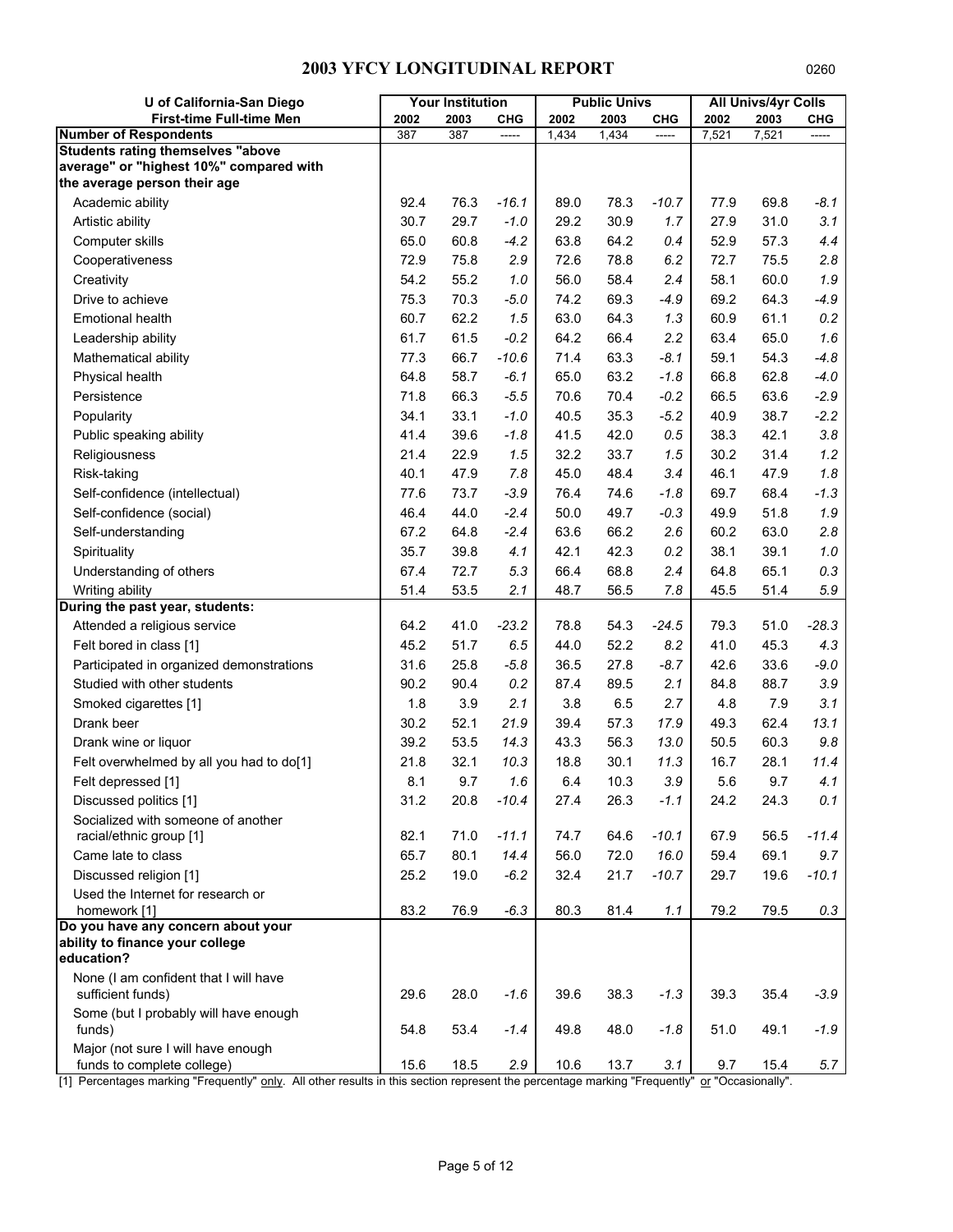| U of California-San Diego                                                      |      | <b>Your Institution</b> |            |      | <b>Public Univs</b> |            |      | <b>All Univs/4yr Colls</b> |            |
|--------------------------------------------------------------------------------|------|-------------------------|------------|------|---------------------|------------|------|----------------------------|------------|
| <b>First-time Full-time Men</b>                                                | 2002 | 2003                    | <b>CHG</b> | 2002 | 2003                | <b>CHG</b> | 2002 | 2003                       | <b>CHG</b> |
| Life objectives noted as "very                                                 |      |                         |            |      |                     |            |      |                            |            |
| important" or "essential"                                                      |      |                         |            |      |                     |            |      |                            |            |
| Becoming accomplished in one of the                                            |      |                         |            |      |                     |            |      |                            |            |
| performing arts (acting, dancing,<br>$etc.$ )                                  | 11.0 | 19.6                    | 8.6        | 11.0 | 16.5                | 5.5        | 13.2 | 18.1                       | 4.9        |
| Becoming an authority in my field                                              | 59.3 | 64.2                    | 4.9        | 63.3 | 66.5                | 3.2        | 60.9 | 66.1                       | 5.2        |
| Obtaining recognition from my                                                  |      |                         |            |      |                     |            |      |                            |            |
| colleagues for contributions to my                                             |      |                         |            |      |                     |            |      |                            |            |
| special field                                                                  | 59.0 | 57.2                    | $-1.8$     | 55.2 | 57.2                | 2.0        | 53.0 | 58.2                       | 5.2        |
| Influencing the political structure                                            | 21.2 | 23.3                    | 2.1        | 18.5 | 24.2                | 5.7        | 19.9 | 23.9                       | 4.0        |
| Influencing social values                                                      | 34.4 | 42.5                    | 8.1        | 31.4 | 42.8                | 11.4       | 34.2 | 42.5                       | 8.3        |
| Raising a family                                                               | 73.2 | 74.3                    | 1.1        | 75.7 | 79.9                | 4.2        | 74.9 | 77.8                       | 2.9        |
| Having administrative responsibility                                           |      |                         |            |      |                     |            |      |                            |            |
| for the work of others                                                         | 40.2 | 41.7                    | 1.5        | 41.1 | 48.1                | 7.0        | 39.4 | 45.0                       | 5.6        |
| Being very well off financially                                                | 80.8 | 75.0                    | $-5.8$     | 77.8 | 71.5                | $-6.3$     | 74.9 | 69.8                       | $-5.1$     |
| Helping others who are in difficulty                                           | 57.1 | 67.4                    | 10.3       | 54.3 | 68.2                | 13.9       | 53.6 | 64.5                       | 10.9       |
| Making a theoretical contribution to                                           |      |                         |            |      |                     |            |      |                            |            |
| science                                                                        | 31.8 | 32.5                    | 0.7        | 23.5 | 24.8                | 1.3        | 19.8 | 21.3                       | 1.5        |
| Writing original works (poems, novels,<br>short stories, etc.)                 | 9.7  | 17.8                    | 8.1        | 10.8 | 17.8                | 7.0        | 14.1 | 20.6                       | 6.5        |
|                                                                                |      |                         |            |      |                     |            |      |                            |            |
| Creating artistic works (painting,<br>sculpture, decorating, etc.)             | 8.9  | 15.5                    | 6.6        | 10.1 | 15.7                | 5.6        | 12.7 | 18.4                       | 5.7        |
| Becoming successful in a business of my                                        |      |                         |            |      |                     |            |      |                            |            |
| own                                                                            | 40.3 | 41.6                    | 1.3        | 40.0 | 43.8                | 3.8        | 41.4 | 45.0                       | 3.6        |
| Becoming involved in programs to clean                                         |      |                         |            |      |                     |            |      |                            |            |
| up the environment                                                             | 24.9 | 27.0                    | 2.1        | 16.5 | 22.5                | 6.0        | 17.4 | 23.2                       | 5.8        |
| Developing a meaningful philosophy of                                          |      |                         |            |      |                     |            |      |                            |            |
| life                                                                           | 50.7 | 61.9                    | 11.2       | 44.0 | 56.2                | 12.2       | 40.9 | 52.0                       | 11.1       |
| Participating in a community action                                            |      |                         |            |      |                     |            |      |                            |            |
| program                                                                        | 22.6 | 28.3                    | 5.7        | 18.2 | 24.3                | 6.1        | 18.6 | 23.8                       | 5.2        |
| Helping to promote racial understanding                                        | 34.1 | 42.3                    | 8.2        | 27.8 | 36.3                | 8.5        | 27.8 | 36.0                       | 8.2        |
| Keeping up to date with political<br>affairs                                   | 39.5 | 49.2                    | 9.7        | 38.4 | 53.2                | 14.8       | 37.2 | 48.5                       | 11.3       |
| Becoming a community leader                                                    | 31.3 | 34.5                    | 3.2        | 32.6 | 38.3                | 5.7        | 31.6 | 36.7                       | 5.1        |
| Integrating spirituality into my life                                          | 32.9 | 34.2                    | 1.3        | 41.3 | 48.3                | 7.0        | 38.1 | 44.6                       | 6.5        |
| Improving my understanding of other                                            |      |                         |            |      |                     |            |      |                            |            |
| countries and cultures                                                         | 49.2 | 61.3                    | 12.1       | 40.2 | 53.8                | 13.6       | 39.6 | 48.6                       | 9.0        |
| High school/current college grade [2]                                          |      |                         |            |      |                     |            |      |                            |            |
| average                                                                        |      |                         |            |      |                     |            |      |                            |            |
| A (3.75-4.0)                                                                   | 43.5 | 13.5                    | $-30.0$    | 39.3 | 16.0                | $-23.3$    | 24.8 | 14.1                       | $-10.7$    |
| $A-, B+ (3.25-3.74)$                                                           | 45.6 | 32.0                    | $-13.6$    | 43.5 | 27.7                | $-15.8$    | 45.1 | 27.3                       | $-17.8$    |
| B (2.75-3.24)                                                                  | 6.5  | 33.1                    | 26.6       | 11.6 | 29.4                | 17.8       | 18.8 | 30.3                       | 11.5       |
| $B-, C+ (2.25-2.74)$                                                           | 3.1  | 12.8                    | 9.7        | 4.9  | 14.6                | 9.7        | 9.6  | 16.1                       | 6.5        |
| $C(1.75-2.24)$                                                                 | 1.3  | 7.3                     | 6.0        | 0.7  | 8.5                 | 7.8        | 1.5  | 8.7                        | 7.2        |
| C- or less (below 1.75)                                                        | 0.0  | 1.3                     | 1.3        | 0.0  | 3.8                 | 3.8        | 0.0  | 3.5                        | 3.5        |
| Do you give the Higher Education                                               |      |                         |            |      |                     |            |      |                            |            |
| Research Institute at UCLA permission<br>to include your ID number should your |      |                         |            |      |                     |            |      |                            |            |
| college request the data for additional                                        |      |                         |            |      |                     |            |      |                            |            |
| research analyses?                                                             |      |                         |            |      |                     |            |      |                            |            |
| Yes                                                                            | 59.3 | 56.9                    | $-2.4$     | 70.4 | 54.2                | $-16.2$    | 70.5 | 50.8                       | $-19.7$    |
| $\mathsf{No}$                                                                  | 40.7 | 43.1                    | 2.4        | 29.6 | 45.8                | 16.2       | 29.5 | 49.2                       | 19.7       |

[2] Categories for 2002 GPA compressed to match 2003 GPA. Those marking "I do not receive grades in my courses" in 2003 were not included in these results.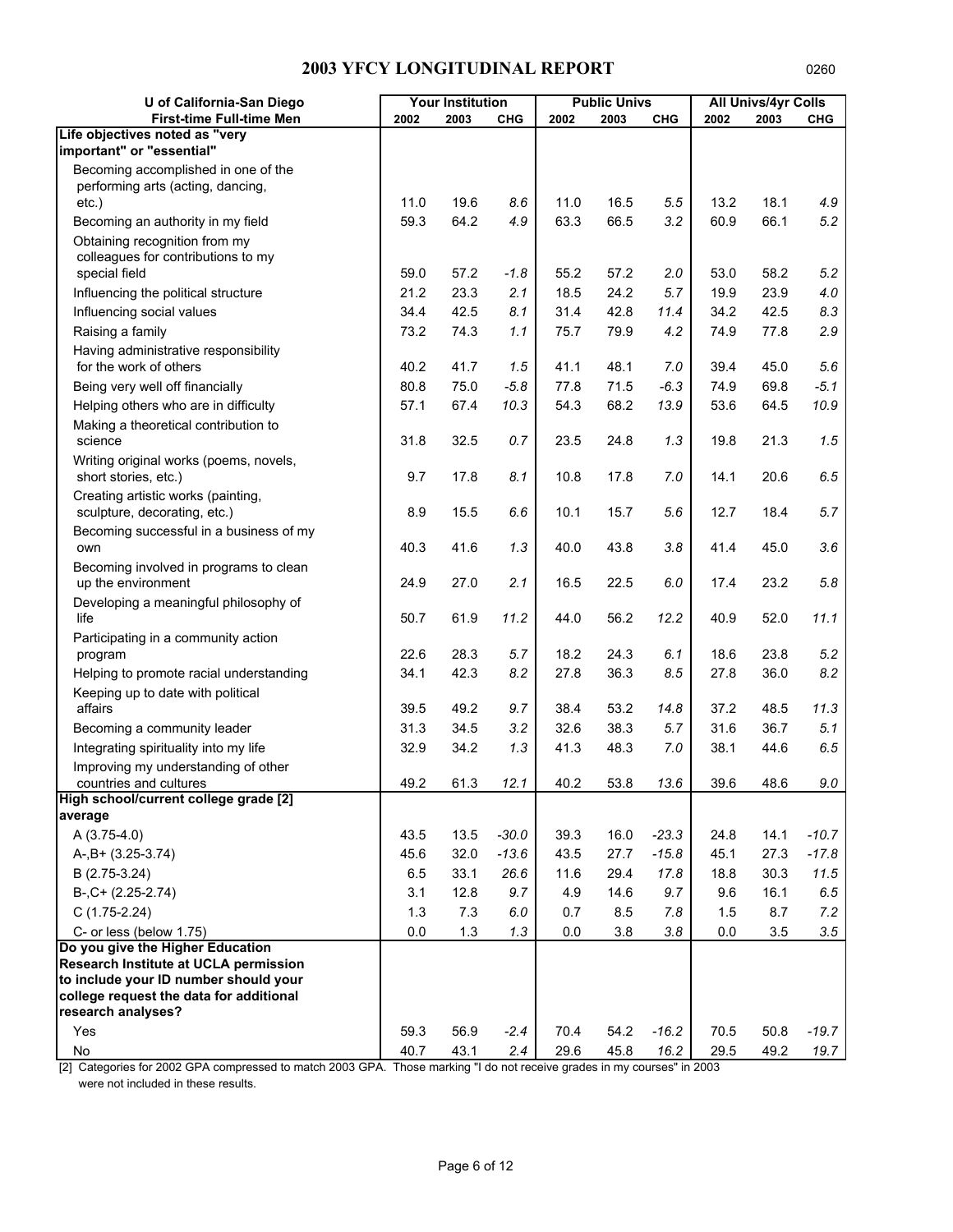| U of California-San Diego               |         | <b>Your Institution</b> |            |         | <b>Public Univs</b> |            |       | <b>All Univs/4yr Colls</b> |            |
|-----------------------------------------|---------|-------------------------|------------|---------|---------------------|------------|-------|----------------------------|------------|
| <b>First-time Full-time Men</b>         | 2002    | 2003                    | <b>CHG</b> | 2002    | 2003                | <b>CHG</b> | 2002  | 2003                       | <b>CHG</b> |
| DURING THE PAST YEAR, HOW MUCH TIME DID |         |                         |            |         |                     |            |       |                            |            |
| YOU SPEND DURING A TYPICAL WEEK DOING   |         |                         |            |         |                     |            |       |                            |            |
| THE FOLLOWING ACTIVITIES? [3]           |         |                         |            |         |                     |            |       |                            |            |
| <b>Studying/homework</b>                |         |                         |            |         |                     |            |       |                            |            |
| None                                    | 0.5     | 0.5                     | 0.0        | 2.5     | 0.4                 | $-2.1$     | 3.3   | 0.7                        | $-2.6$     |
| Less than 1 hour                        | 5.0     | 1.1                     | $-3.9$     | 13.0    | 2.1                 | $-10.9$    | 14.2  | 2.0                        | $-12.2$    |
| $1$ to $2$                              | 13.9    | 6.8                     | $-7.1$     | 20.8    | 10.8                | $-10.0$    | 22.3  | 10.5                       | $-11.8$    |
| 3 to 5                                  | 27.1    | 22.6                    | $-4.5$     | 27.6    | 27.4                | $-0.2$     | 26.9  | 29.0                       | 2.1        |
| 6 to 10                                 | 25.5    | 34.5                    | 9.0        | 19.2    | 29.1                | 9.9        | 19.0  | 28.5                       | 9.5        |
| 11 to 15                                | 12.9    | 19.7                    | 6.8        | 8.5     | 16.1                | 7.6        | 8.0   | 14.6                       | 6.6        |
| 16 to 20                                | 8.2     | 8.4                     | 0.2        | 4.8     | 8.6                 | 3.8        | 3.7   | 8.1                        | 4.4        |
| Over 20                                 | 6.8     | 6.3                     | $-0.5$     | 3.5     | 5.6                 | 2.1        | 2.5   | 6.8                        | 4.3        |
| <b>Socializing with friends</b>         |         |                         |            |         |                     |            |       |                            |            |
| None                                    | 0.3     | 1.8                     | 1.5        | 0.5     | 1.0                 | 0.5        | 0.4   | 0.7                        | 0.3        |
| Less than 1 hour                        | 1.1     | 1.8                     | 0.7        | 1.5     | 1.7                 | 0.2        | 1.5   | 1.3                        | $-0.2$     |
| $1$ to $2$                              | 7.9     | 6.6                     | $-1.3$     | 7.1     | 4.7                 | $-2.4$     | 5.4   | 4.3                        | $-1.1$     |
| 3 to 5                                  | 20.6    | 19.5                    | $-1.1$     | 20.0    | 17.2                | $-2.8$     | 16.2  | 13.9                       | $-2.3$     |
| 6 to 10                                 | 29.8    | 26.1                    | $-3.7$     | 28.1    | 26.2                | $-1.9$     | 25.0  | 22.5                       | $-2.5$     |
| 11 to 15                                | 19.3    | 16.6                    | $-2.7$     | 19.0    | 17.5                | $-1.5$     | 20.2  | 18.1                       | $-2.1$     |
| 16 to 20                                | 10.3    | 11.3                    | 1.0        | 9.6     | 12.8                | 3.2        | 12.2  | 14.2                       | 2.0        |
| Over <sub>20</sub>                      | 10.8    | 16.1                    | 5.3        | 14.3    | 18.9                | 4.6        | 19.2  | 25.0                       | 5.8        |
| <b>Exercising or sports</b>             |         |                         |            |         |                     |            |       |                            |            |
| None                                    | 2.1     | 3.9                     | 1.8        | 4.0     | 5.9                 | 1.9        | 3.6   | 6.0                        | 2.4        |
| Less than 1 hour                        | 13.2    | 10.8                    | $-2.4$     | 9.6     | 11.1                | 1.5        | 8.1   | 9.1                        | $1.0\,$    |
| $1$ to $2$                              | 16.3    | 19.5                    | 3.2        | 17.1    | 18.7                | 1.6        | 12.9  | 16.8                       | 3.9        |
| 3 to 5                                  | 21.6    | 30.0                    | 8.4        | 20.1    | 30.1                | 10.0       | 17.7  | 26.2                       | 8.5        |
| 6 to 10                                 | 18.2    | 25.3                    | 7.1        | 18.7    | 23.0                | 4.3        | 18.2  | 21.9                       | 3.7        |
| 11 to 15                                | 13.2    | 6.8                     | $-6.4$     | 13.4    | 6.1                 | $-7.3$     | 15.7  | 10.2                       | $-5.5$     |
| 16 to 20                                | 6.3     | 2.1                     | $-4.2$     | 7.5     | 2.9                 | $-4.6$     | 10.2  | 4.7                        | $-5.5$     |
| Over 20                                 | 9.2     | 1.6                     | $-7.6$     | 9.5     | 2.2                 | $-7.3$     | 13.5  | 5.1                        | $-8.4$     |
| <b>Partying</b>                         |         |                         |            |         |                     |            |       |                            |            |
| None                                    | 29.9    | 36.0                    | 6.1        | 26.5    | 29.0                | 2.5        | 22.5  | 24.6                       | 2.1        |
| Less than 1 hour                        | 26.2    | 16.7                    | $-9.5$     | 19.7    | 15.3                | $-4.4$     | 16.8  | 11.9                       | $-4.9$     |
| $1$ to $2$                              | 16.4    | 18.5                    | 2.1        | 17.7    | 15.7                | $-2.0$     | 18.7  | 15.7                       | $-3.0$     |
| 3 to 5                                  | 16.4    | 18.3                    | 1.9        | 18.3    | 19.4                | 1.1        | 18.4  | 20.5                       | 2.1        |
| 6 to 10                                 | 6.6     | 7.9                     | 1.3        | 10.2    | 12.0                | 1.8        | 12.1  | 14.9                       | 2.8        |
| 11 to 15                                | 2.6     | 1.1                     | $-1.5$     | 4.1     | 4.1                 | $0.0\,$    | 5.6   | 6.1                        | $0.5\,$    |
| 16 to 20                                | $0.8\,$ | 0.8                     | $0.0\,$    | $2.0\,$ | 2.6                 | 0.6        | 2.9   | 3.1                        | 0.2        |
| Over 20                                 | $1.1$   | $0.8\,$                 | $-0.3$     | 1.5     | 1.8                 | 0.3        | 3.0   | 3.1                        | 0.1        |
| Participating in student clubs/groups   |         |                         |            |         |                     |            |       |                            |            |
| None                                    | 25.9    | 47.5                    | 21.6       | 24.6    | 47.6                | 23.0       | 29.9  | 48.1                       | 18.2       |
| Less than 1 hour                        | 17.7    | 8.7                     | $-9.0$     | 18.7    | 10.2                | $-8.5$     | 16.7  | 11.3                       | $-5.4$     |
| 1 to 2                                  | 25.3    | 19.3                    | $-6.0$     | 28.2    | 16.9                | $-11.3$    | 25.5  | 16.0                       | $-9.5$     |
| 3 to 5                                  | 16.4    | 13.5                    | $-2.9$     | 14.8    | 13.0                | $-1.8$     | 15.0  | 13.4                       | $-1.6$     |
| 6 to 10                                 | 8.4     | 6.1                     | $-2.3$     | 7.7     | 6.9                 | $-0.8$     | 6.8   | $6.2\,$                    | $-0.6$     |
| 11 to 15                                | 3.2     | 2.9                     | $-0.3$     | 2.8     | 2.5                 | $-0.3$     | 2.6   | 2.5                        | $-0.1$     |
| 16 to 20                                | 0.3     | 0.5                     | 0.2        | 1.1     | 0.9                 | $-0.2$     | $1.3$ | $1.2$                      | $-0.1$     |
| Over 20                                 | 2.9     | 1.6                     | $-1.3$     | $2.2\,$ | 1.8                 | $-0.4$     | 2.1   | 1.3                        | $-0.8$     |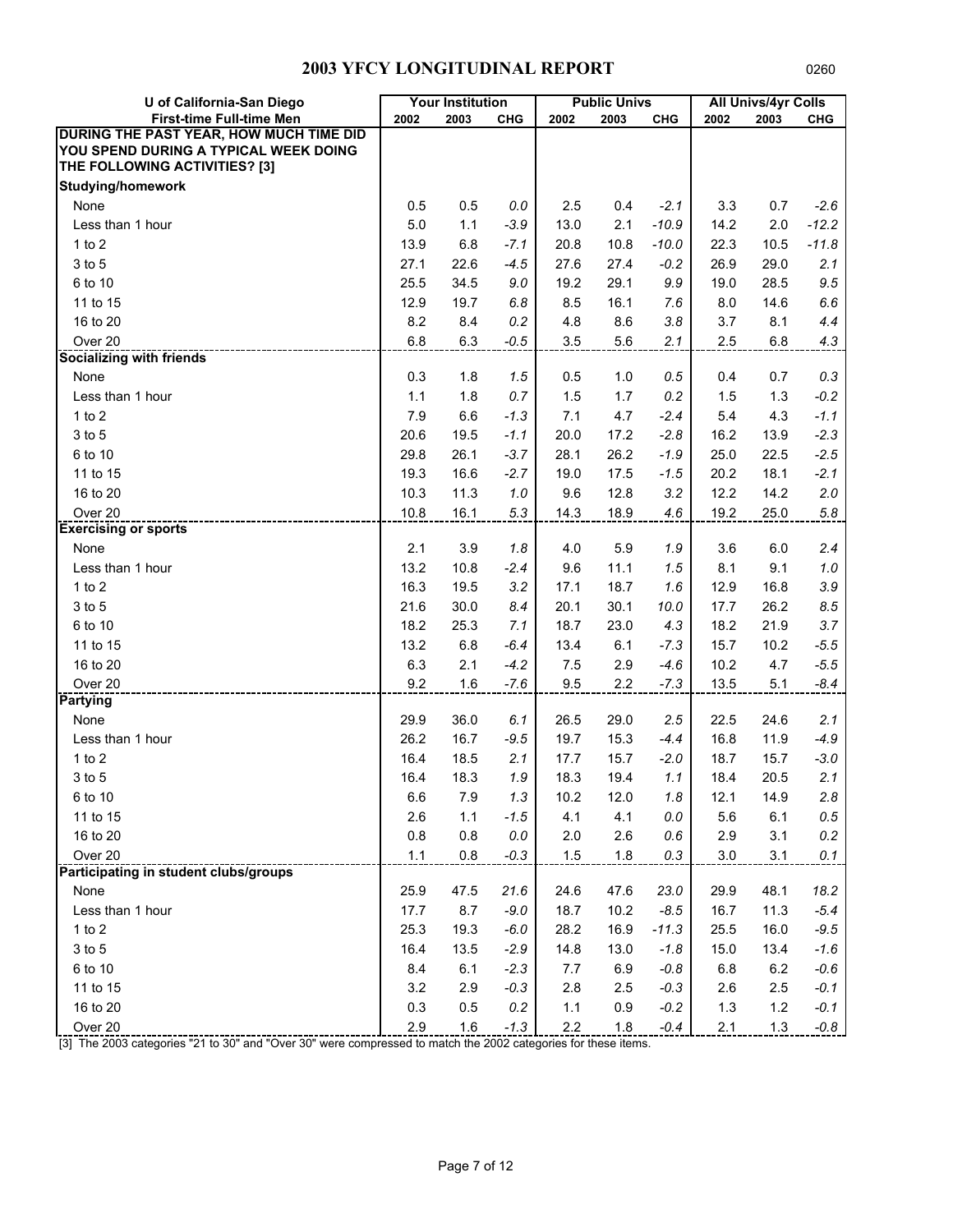| U of California-San Diego                                                                                         |      | <b>Your Institution</b> |            |       | <b>Public Univs</b> |            |      | <b>All Univs/4yr Colls</b> |            |
|-------------------------------------------------------------------------------------------------------------------|------|-------------------------|------------|-------|---------------------|------------|------|----------------------------|------------|
| <b>First-time Full-time Men</b>                                                                                   | 2002 | 2003                    | <b>CHG</b> | 2002  | 2003                | <b>CHG</b> | 2002 | 2003                       | <b>CHG</b> |
| DURING THE PAST YEAR, HOW MUCH TIME DID<br>YOU SPEND DURING A TYPICAL WEEK DOING<br>THE FOLLOWING ACTIVITIES? [3] |      |                         |            |       |                     |            |      |                            |            |
| <b>Watching TV</b>                                                                                                |      |                         |            |       |                     |            |      |                            |            |
| None                                                                                                              | 4.0  | 12.7                    | 8.7        | 4.3   | 10.4                | 6.1        | 5.2  | 12.1                       | 6.9        |
| Less than 1 hour                                                                                                  | 11.3 | 12.7                    | 1.4        | 13.5  | 13.8                | 0.3        | 13.9 | 15.7                       | 1.8        |
| 1 to $2$                                                                                                          | 25.1 | 23.2                    | $-1.9$     | 23.7  | 22.2                | $-1.5$     | 21.6 | 21.6                       | $0.0\,$    |
| 3 to 5                                                                                                            | 26.1 | 26.1                    | 0.0        | 25.3  | 25.0                | $-0.3$     | 26.7 | 23.5                       | $-3.2$     |
| 6 to 10                                                                                                           | 16.4 | 15.8                    | $-0.6$     | 18.8  | 15.6                | $-3.2$     | 17.8 | 14.5                       | $-3.3$     |
| 11 to 15                                                                                                          | 9.2  | 5.0                     | $-4.2$     | 7.8   | 5.8                 | $-2.0$     | 7.6  | 5.8                        | $-1.8$     |
| 16 to 20                                                                                                          | 3.2  | 2.4                     | $-0.8$     | 2.9   | 3.7                 | 0.8        | 3.4  | 3.2                        | $-0.2$     |
| Over <sub>20</sub>                                                                                                | 4.7  | 2.1                     | $-2.6$     | 3.8   | 3.5                 | $-0.3$     | 3.9  | 3.6                        | $-0.3$     |
| <b>Household/childcare duties</b>                                                                                 |      |                         |            |       |                     |            |      |                            |            |
| None                                                                                                              | 25.1 | 58.0                    | 32.9       | 24.8  | 65.0                | 40.2       | 28.2 | 70.5                       | 42.3       |
| Less than 1 hour                                                                                                  | 22.2 | 15.8                    | $-6.4$     | 26.6  | 16.5                | $-10.1$    | 23.3 | 12.6                       | $-10.7$    |
| $1$ to $2$                                                                                                        | 31.3 | 18.2                    | $-13.1$    | 28.9  | 11.1                | $-17.8$    | 28.5 | 9.2                        | $-19.3$    |
| 3 to 5                                                                                                            | 15.5 | 5.1                     | $-10.4$    | 14.0  | 5.0                 | $-9.0$     | 13.9 | 4.3                        | $-9.6$     |
| 6 to 10                                                                                                           | 2.9  | 2.1                     | $-0.8$     | 3.6   | 1.6                 | $-2.0$     | 3.9  | 1.9                        | $-2.0$     |
| 11 to 15                                                                                                          | 1.6  | 0.8                     | $-0.8$     | $1.2$ | 0.3                 | $-0.9$     | 1.2  | 0.7                        | $-0.5$     |
| 16 to 20                                                                                                          | 0.8  | 0.0                     | $-0.8$     | 0.4   | 0.1                 | $-0.3$     | 0.4  | 0.3                        | $-0.1$     |
| Over <sub>20</sub>                                                                                                | 0.5  | 0.0                     | $-0.5$     | 0.6   | 0.3                 | $-0.3$     | 0.5  | 0.4                        | $-0.1$     |
| <b>Reading for pleasure</b>                                                                                       |      |                         |            |       |                     |            |      |                            |            |
| None                                                                                                              | 26.6 | 44.1                    | 17.5       | 29.6  | 45.4                | 15.8       | 29.6 | 45.4                       | 15.8       |
| Less than 1 hour                                                                                                  | 31.1 | 24.0                    | $-7.1$     | 29.5  | 20.8                | $-8.7$     | 27.4 | 22.3                       | $-5.1$     |
| $1$ to $2$                                                                                                        | 19.8 | 19.8                    | 0.0        | 21.3  | 19.4                | $-1.9$     | 21.5 | 17.6                       | $-3.9$     |
| 3 to 5                                                                                                            | 13.2 | 9.5                     | $-3.7$     | 11.5  | 10.3                | $-1.2$     | 13.0 | 9.1                        | $-3.9$     |
| 6 to 10                                                                                                           | 6.1  | 1.8                     | $-4.3$     | 5.2   | 2.5                 | $-2.7$     | 5.6  | 3.4                        | $-2.2$     |
| 11 to 15                                                                                                          | 2.4  | 0.8                     | $-1.6$     | 1.6   | 0.7                 | $-0.9$     | 1.6  | 1.1                        | $-0.5$     |
| 16 to 20                                                                                                          | 0.5  | 0.0                     | $-0.5$     | 0.7   | 0.4                 | $-0.3$     | 0.6  | 0.5                        | $-0.1$     |
| Over 20                                                                                                           | 0.3  | 0.0                     | $-0.3$     | 0.7   | 0.4                 | $-0.3$     | 0.7  | 0.6                        | $-0.1$     |
| Playing video/computer games                                                                                      |      |                         |            |       |                     |            |      |                            |            |
| None                                                                                                              | 17.7 | 24.3                    | 6.6        | 16.4  | 21.5                | 5.1        | 18.0 | 21.9                       | 3.9        |
| Less than 1 hour                                                                                                  | 19.5 | 19.0                    | $-0.5$     | 21.9  | 18.1                | $-3.8$     | 21.9 | 18.0                       | $-3.9$     |
| 1 to $2$                                                                                                          | 22.7 | 19.5                    | $-3.2$     | 23.3  | 21.0                | $-2.3$     | 21.9 | 22.5                       | 0.6        |
| 3 to 5                                                                                                            | 18.2 | 17.7                    | $-0.5$     | 19.0  | 19.3                | 0.3        | 18.8 | 18.2                       | $-0.6$     |
| 6 to 10                                                                                                           | 10.6 | 12.1                    | 1.5        | 10.0  | 11.8                | 1.8        | 10.1 | 10.2                       | 0.1        |
| 11 to 15                                                                                                          | 5.3  | 5.0                     | $-0.3$     | 4.4   | 4.8                 | 0.4        | 4.0  | 4.1                        | 0.1        |
| 16 to 20                                                                                                          | 2.1  | 1.3                     | $-0.8$     | 1.9   | 2.0                 | 0.1        | 2.3  | 2.2                        | $-0.1$     |
| Over 20                                                                                                           | 4.0  | 1.1                     | $-2.9$     | 3.1   | 1.6                 | $-1.5$     | 2.9  | $3.0\,$                    | 0.1        |
| <b>Prayer/meditation</b>                                                                                          |      |                         |            |       |                     |            |      |                            |            |
| None                                                                                                              | 50.1 | 60.4                    | 10.3       | 36.4  | 45.3                | 8.9        | 38.1 | 49.4                       | 11.3       |
| Less than 1 hour                                                                                                  | 29.3 | 20.6                    | $-8.7$     | 34.2  | 30.0                | $-4.2$     | 33.3 | 26.3                       | $-7.0$     |
| 1 to 2                                                                                                            | 16.6 | 13.5                    | $-3.1$     | 21.4  | 16.5                | $-4.9$     | 18.8 | 14.8                       | $-4.0$     |
| 3 to 5                                                                                                            | 2.6  | 4.5                     | 1.9        | 5.5   | 5.9                 | 0.4        | 6.3  | 5.3                        | $-1.0$     |
| 6 to 10                                                                                                           | 0.5  | 1.1                     | 0.6        | $1.2$ | 1.4                 | 0.2        | 1.9  | $2.2\,$                    | 0.3        |
| 11 to 15                                                                                                          | 0.5  | 0.0                     | $-0.5$     | 0.7   | 0.2                 | $-0.5$     | 0.6  | 0.8                        | 0.2        |
| 16 to 20                                                                                                          | 0.0  | 0.0                     | 0.0        | 0.1   | 0.2                 | 0.1        | 0.3  | 0.3                        | 0.0        |
| Over 20                                                                                                           | 0.3  | $0.0\,$                 | $-0.3$     | 0.4   | 0.4                 | $0.0\,$    | 0.6  | 0.8                        | 0.2        |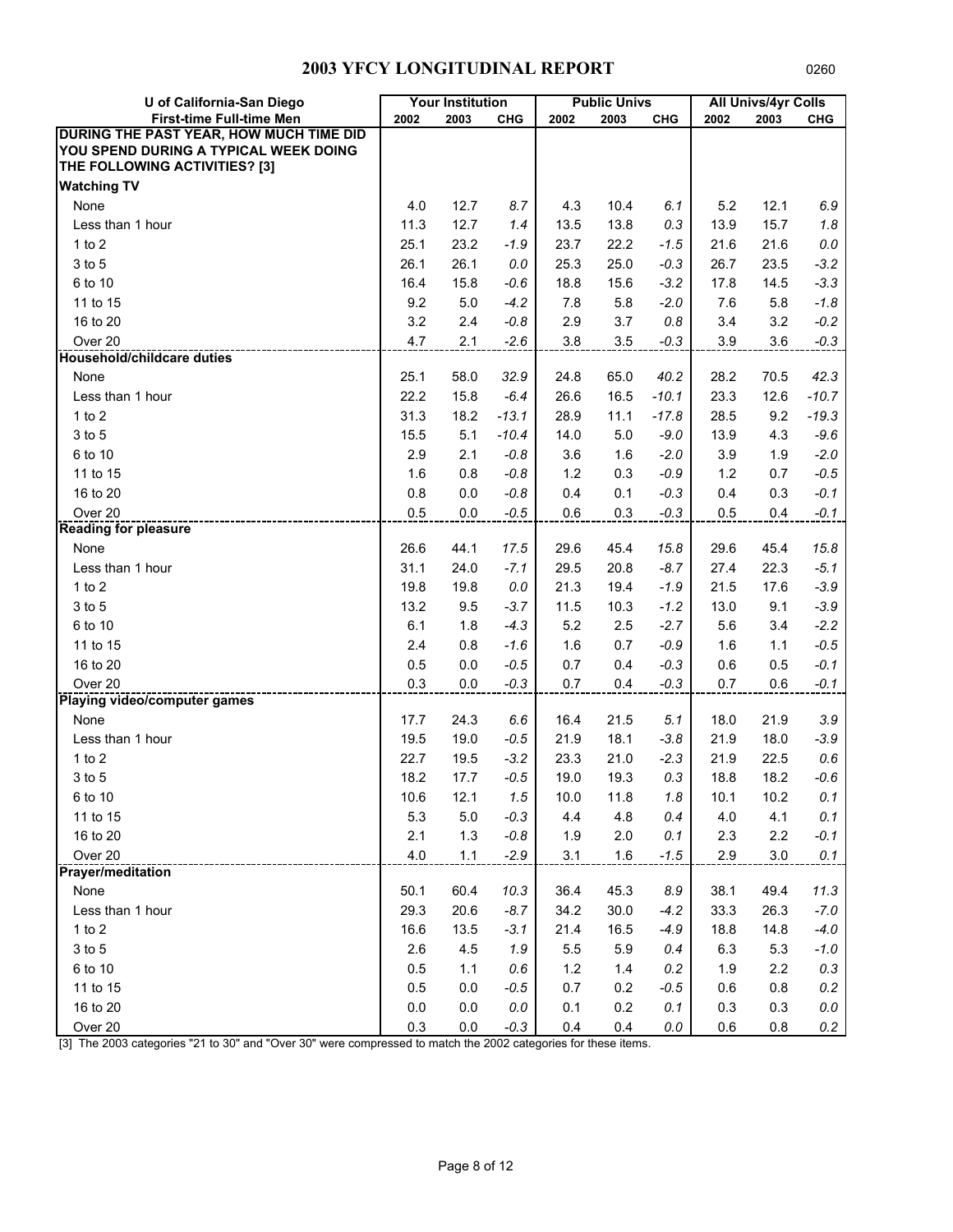| U of California-San Diego                                                           |      | <b>Your Institution</b> |         |       | <b>Public Univs</b> |            |        | <b>All Univs/4yr Colls</b> |            |
|-------------------------------------------------------------------------------------|------|-------------------------|---------|-------|---------------------|------------|--------|----------------------------|------------|
| First-time Full-time Women                                                          | 2002 | 2003                    | CHG     | 2002  | 2003                | <b>CHG</b> | 2002   | 2003                       | <b>CHG</b> |
| <b>Number of Respondents</b>                                                        | 782  | 782                     |         | 2,526 | 2,526               |            | 12,803 | 12,803                     |            |
| <b>Students rating themselves "above</b><br>average" or "highest 10%" compared with |      |                         |         |       |                     |            |        |                            |            |
| the average person their age                                                        |      |                         |         |       |                     |            |        |                            |            |
| Academic ability                                                                    | 88.8 | 66.2                    | $-22.6$ | 83.7  | 68.8                | $-14.9$    | 72.5   | 64.5                       | $-8.0$     |
| Artistic ability                                                                    | 35.8 | 35.0                    | $-0.8$  | 30.9  | 32.2                | 1.3        | 28.7   | 29.8                       | 1.1        |
| Computer skills                                                                     | 28.8 | 28.3                    | $-0.5$  | 32.5  | 35.6                | 3.1        | 26.1   | 33.8                       | 7.7        |
| Cooperativeness                                                                     | 74.0 | 76.5                    | 2.5     | 73.7  | 79.0                | 5.3        | 75.5   | 78.4                       | 2.9        |
| Creativity                                                                          | 53.2 | 53.3                    | 0.1     | 54.4  | 56.2                | 1.8        | 54.7   | 57.1                       | 2.4        |
| Drive to achieve                                                                    | 84.1 | 76.1                    | $-8.0$  | 79.4  | 75.5                | $-3.9$     | 75.4   | 72.2                       | $-3.2$     |
| <b>Emotional health</b>                                                             | 48.5 | 50.8                    | 2.3     | 49.9  | 54.7                | 4.8        | 49.4   | 52.6                       | 3.2        |
| Leadership ability                                                                  | 52.9 | 50.7                    | $-2.2$  | 59.3  | 57.4                | $-1.9$     | 57.8   | 56.9                       | $-0.9$     |
| Mathematical ability                                                                | 60.6 | 45.0                    | $-15.6$ | 53.4  | 45.8                | $-7.6$     | 41.0   | 38.5                       | $-2.5$     |
| Physical health                                                                     | 48.5 | 46.3                    | $-2.2$  | 47.7  | 48.1                | 0.4        | 48.5   | 47.3                       | $-1.2$     |
| Persistence                                                                         | 69.4 | 66.2                    | $-3.2$  | 67.3  | 66.9                | $-0.4$     | 63.0   | 61.6                       | $-1.4$     |
| Popularity                                                                          | 28.5 | 27.7                    | $-0.8$  | 31.5  | 30.1                | $-1.4$     | 30.1   | 29.9                       | $-0.2$     |
| Public speaking ability                                                             | 34.4 | 31.4                    | $-3.0$  | 33.6  | 32.5                | $-1.1$     | 33.2   | 34.1                       | $0.9\,$    |
| Religiousness                                                                       | 22.7 | 25.8                    | 3.1     | 35.4  | 35.1                | $-0.3$     | 34.5   | 33.9                       | $-0.6$     |
| Risk-taking                                                                         | 30.0 | 31.8                    | 1.8     | 32.1  | 34.0                | 1.9        | 32.3   | 33.9                       | 1.6        |
| Self-confidence (intellectual)                                                      | 60.6 | 53.8                    | $-6.8$  | 59.1  | 56.6                | $-2.5$     | 52.5   | 53.8                       | 1.3        |
| Self-confidence (social)                                                            | 41.5 | 45.2                    | 3.7     | 44.9  | 46.0                | 1.1        | 43.4   | 46.0                       | 2.6        |
| Self-understanding                                                                  | 55.3 | 60.9                    | 5.6     | 53.9  | 60.0                | 6.1        | 51.2   | 56.4                       | 5.2        |
| Spirituality                                                                        | 37.0 | 40.0                    | 3.0     | 43.0  | 45.1                | 2.1        | 41.3   | 41.6                       | $0.3\,$    |
| Understanding of others                                                             | 69.5 | 72.2                    | 2.7     | 67.5  | 73.1                | 5.6        | 68.0   | 70.4                       | 2.4        |
| Writing ability                                                                     | 53.0 | 50.1                    | $-2.9$  | 49.3  | 53.3                | 4.0        | 48.0   | 52.7                       | 4.7        |
| During the past year, students:                                                     |      |                         |         |       |                     |            |        |                            |            |
| Attended a religious service                                                        | 69.1 | 43.5                    | $-25.6$ | 82.2  | 59.4                | $-22.8$    | 84.3   | 60.9                       | $-23.4$    |
| Felt bored in class [1]                                                             | 42.1 | 44.6                    | 2.5     | 40.0  | 47.8                | 7.8        | 37.0   | 42.5                       | 5.5        |
| Participated in organized demonstrations                                            | 38.0 | 27.2                    | $-10.8$ | 42.7  | 32.0                | $-10.7$    | 46.5   | 39.8                       | $-6.7$     |
| Studied with other students                                                         | 93.8 | 92.1                    | $-1.7$  | 92.4  | 91.8                | $-0.6$     | 91.0   | 91.9                       | $0.9\,$    |
| Smoked cigarettes [1]                                                               | 1.9  | 2.1                     | 0.2     | 4.3   | 5.9                 | 1.6        | 5.7    | 8.2                        | 2.5        |
| Drank beer                                                                          | 28.7 | 39.2                    | 10.5    | 33.3  | 46.8                | 13.5       | 42.1   | 54.0                       | 11.9       |
| Drank wine or liquor                                                                | 41.4 | 53.9                    | 12.5    | 47.0  | 59.1                | 12.1       | 52.5   | 62.8                       | 10.3       |
| Felt overwhelmed by all you had to do[1]                                            | 38.6 | 46.1                    | 7.5     | 38.4  | 46.8                | 8.4        | 37.0   | 45.9                       | 8.9        |
| Felt depressed [1]                                                                  | 11.7 | 16.8                    | 5.1     | 9.7   | 14.4                | 4.7        | 8.7    | 13.1                       | 4.4        |
| Discussed politics [1]                                                              | 21.5 | 15.2                    | $-6.3$  | 18.4  | 15.6                | $-2.8$     | 16.5   | 17.4                       | 0.9        |
| Socialized with someone of another                                                  |      |                         |         |       |                     |            |        |                            |            |
| racial/ethnic group [1]                                                             | 85.5 | 77.1                    | $-8.4$  | 77.4  | 64.6                | $-12.8$    | 71.7   | 59.8                       | $-11.9$    |
| Came late to class                                                                  | 64.9 | 76.5                    | 11.6    | 57.1  | 67.5                | 10.4       | 59.3   | 62.3                       | 3.0        |
| Discussed religion [1]                                                              | 27.0 | 22.4                    | $-4.6$  | 36.4  | 24.2                | $-12.2$    | 33.6   | 23.4                       | $-10.2$    |
| Used the Internet for research or                                                   |      |                         |         |       |                     |            |        |                            |            |
| homework [1]                                                                        | 85.1 | 74.0                    | $-11.1$ | 84.8  | 82.5                | $-2.3$     | 83.5   | 85.4                       | 1.9        |
| Do you have any concern about your<br>ability to finance your college               |      |                         |         |       |                     |            |        |                            |            |
| education?                                                                          |      |                         |         |       |                     |            |        |                            |            |
| None (I am confident that I will have                                               |      |                         |         |       |                     |            |        |                            |            |
| sufficient funds)                                                                   | 21.0 | 21.2                    | $0.2\,$ | 28.7  | 30.6                | 1.9        | 28.2   | 27.0                       | $-1.2$     |
| Some (but I probably will have enough                                               |      |                         |         |       |                     |            |        |                            |            |
| funds)                                                                              | 61.9 | 58.6                    | $-3.3$  | 57.7  | 52.7                | $-5.0$     | 58.1   | 54.2                       | $-3.9$     |
| Major (not sure I will have enough                                                  |      |                         |         |       |                     |            |        |                            |            |
| funds to complete college)                                                          | 17.2 | 20.2                    | $3.0\,$ | 13.7  | 16.7                | $3.0\,$    | 13.6   | 18.8                       | 5.2        |

[1] Percentage marking "Frequently" only. All other results in this section represent the percentage marking "Frequently" or "Occasionally".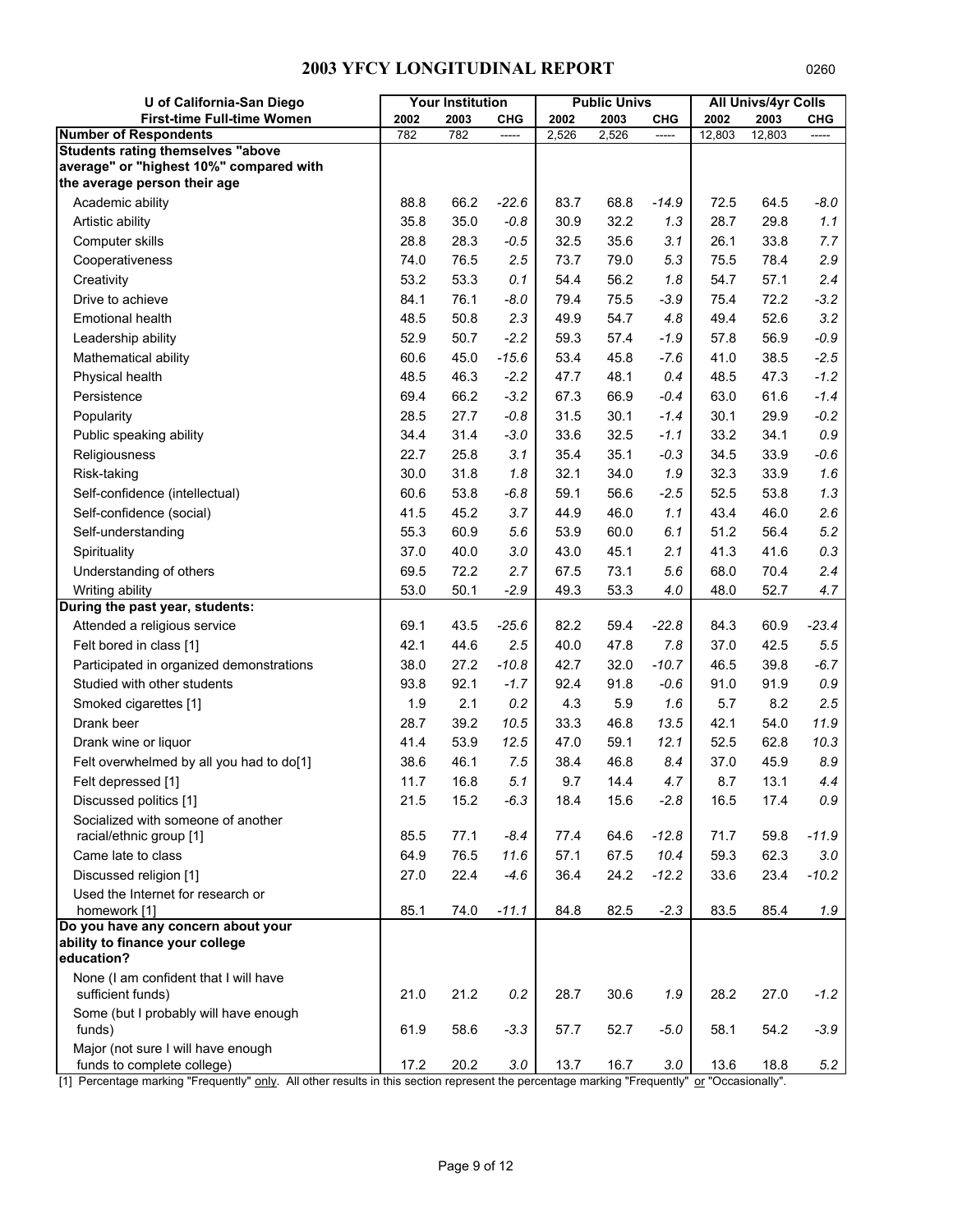| U of California-San Diego                                       |       | <b>Your Institution</b> |            |         | <b>Public Univs</b> |            |      | <b>All Univs/4yr Colls</b> |            |
|-----------------------------------------------------------------|-------|-------------------------|------------|---------|---------------------|------------|------|----------------------------|------------|
| First-time Full-time Women                                      | 2002  | 2003                    | <b>CHG</b> | 2002    | 2003                | <b>CHG</b> | 2002 | 2003                       | <b>CHG</b> |
| Life objectives noted as "very                                  |       |                         |            |         |                     |            |      |                            |            |
| important" or "essential"                                       |       |                         |            |         |                     |            |      |                            |            |
| Becoming accomplished in one of the                             |       |                         |            |         |                     |            |      |                            |            |
| performing arts (acting, dancing,<br>$etc.$ )                   | 15.7  | 19.9                    | 4.2        | 14.0    | 19.8                | 5.8        | 16.1 | 21.1                       | 5.0        |
| Becoming an authority in my field                               | 58.1  | 60.6                    | 2.5        | 59.6    | 66.0                | 6.4        | 56.9 | 66.0                       | 9.1        |
| Obtaining recognition from my                                   |       |                         |            |         |                     |            |      |                            |            |
| colleagues for contributions to my                              |       |                         |            |         |                     |            |      |                            |            |
| special field                                                   | 51.5  | 50.9                    | $-0.6$     | 51.7    | 55.4                | 3.7        | 50.6 | 57.9                       | 7.3        |
| Influencing the political structure                             | 17.6  | 16.4                    | $-1.2$     | 15.9    | 15.3                | $-0.6$     | 15.4 | 16.4                       | $1.0$      |
| Influencing social values                                       | 35.9  | 44.0                    | 8.1        | 36.4    | 49.1                | 12.7       | 40.9 | 50.5                       | 9.6        |
| Raising a family                                                | 72.1  | 77.7                    | 5.6        | 74.9    | 81.6                | 6.7        | 76.3 | 80.9                       | 4.6        |
| Having administrative responsibility                            |       |                         |            |         |                     |            |      |                            |            |
| for the work of others                                          | 33.5  | 37.9                    | 4.4        | 35.2    | 41.8                | 6.6        | 34.2 | 39.6                       | 5.4        |
| Being very well off financially                                 | 72.7  | 69.7                    | $-3.0$     | 70.2    | 66.9                | $-3.3$     | 67.1 | 65.6                       | $-1.5$     |
| Helping others who are in difficulty                            | 68.8  | 75.1                    | 6.3        | 68.7    | 78.2                | 9.5        | 69.6 | 79.1                       | 9.5        |
| Making a theoretical contribution to                            |       |                         |            |         |                     |            |      |                            |            |
| science                                                         | 26.1  | 20.7                    | $-5.4$     | 17.6    | 16.3                | $-1.3$     | 13.8 | 14.1                       | 0.3        |
| Writing original works (poems, novels,                          |       |                         |            |         |                     |            |      |                            |            |
| short stories, etc.)                                            | 13.1  | 16.5                    | 3.4        | 12.2    | 16.4                | 4.2        | 14.3 | 19.2                       | 4.9        |
| Creating artistic works (painting,                              |       |                         |            |         |                     |            |      |                            |            |
| sculpture, decorating, etc.)                                    | 14.6  | 21.6                    | 7.0        | 14.7    | 21.1                | 6.4        | 16.4 | 22.0                       | 5.6        |
| Becoming successful in a business of my<br>own                  | 31.7  | 33.5                    | 1.8        | 34.1    | 36.9                | 2.8        | 32.9 | 35.8                       | 2.9        |
| Becoming involved in programs to clean                          |       |                         |            |         |                     |            |      |                            |            |
| up the environment                                              | 24.2  | 23.7                    | $-0.5$     | 18.9    | 22.9                | 4.0        | 17.3 | 21.9                       | 4.6        |
| Developing a meaningful philosophy of                           |       |                         |            |         |                     |            |      |                            |            |
| life                                                            | 47.4  | 56.8                    | 9.4        | 40.8    | 51.0                | 10.2       | 39.1 | 48.4                       | 9.3        |
| Participating in a community action                             |       |                         |            |         |                     |            |      |                            |            |
| program                                                         | 27.9  | 32.9                    | 5.0        | 25.6    | 32.9                | 7.3        | 26.7 | 32.4                       | 5.7        |
| Helping to promote racial understanding                         | 36.1  | 47.6                    | 11.5       | 29.2    | 41.3                | 12.1       | 31.4 | 41.7                       | 10.3       |
| Keeping up to date with political                               |       |                         |            |         |                     |            |      |                            |            |
| affairs                                                         | 34.6  | 39.5                    | 4.9        | 31.6    | 40.1                | 8.5        | 28.8 | 41.3                       | 12.5       |
| Becoming a community leader                                     | 30.4  | 32.9                    | 2.5        | 31.2    | 36.0                | 4.8        | 31.7 | 35.2                       | 3.5        |
| Integrating spirituality into my life                           | 42.5  | 46.0                    | 3.5        | 48.5    | 56.2                | 7.7        | 46.3 | 53.9                       | 7.6        |
| Improving my understanding of other                             |       |                         |            |         |                     |            |      |                            |            |
| countries and cultures<br>High school/current college grade [2] | 55.9  | 67.0                    | 11.1       | 47.1    | 58.4                | 11.3       | 47.5 | 57.2                       | 9.7        |
| average                                                         |       |                         |            |         |                     |            |      |                            |            |
| A (3.75-4.0)                                                    | 51.8  | 12.9                    | $-38.9$    | 46.4    | 19.0                | $-27.4$    | 32.1 | 18.3                       | $-13.8$    |
| $A-, B+ (3.25-3.74)$                                            | 42.8  | 35.0                    | $-7.8$     | 42.6    | 31.3                | $-11.3$    | 46.5 | 34.3                       | $-12.2$    |
| B (2.75-3.24)                                                   | 4.0   | 30.4                    | 26.4       | 8.4     | 27.0                | 18.6       | 15.1 | 27.2                       | 12.1       |
| $B-, C+ (2.25-2.74)$                                            | $1.2$ | 12.9                    | 11.7       | 2.5     | 14.2                | 11.7       | 5.6  | 13.0                       | 7.4        |
| $C(1.75-2.24)$                                                  | 0.3   | 6.5                     | 6.2        | 0.1     | 6.0                 | 5.9        | 0.6  | 5.3                        | 4.7        |
| C- or less (below 1.75)                                         | 0.0   | 2.3                     | 2.3        | $0.0\,$ | 2.5                 | 2.5        | 0.0  | 1.9                        | 1.9        |
| Do you give the Higher Education                                |       |                         |            |         |                     |            |      |                            |            |
| Research Institute at UCLA permission                           |       |                         |            |         |                     |            |      |                            |            |
| to include your ID number should your                           |       |                         |            |         |                     |            |      |                            |            |
| college request the data for additional<br>research analyses?   |       |                         |            |         |                     |            |      |                            |            |
| Yes                                                             | 59.5  | 50.9                    | $-8.6$     | 69.8    | 51.5                | $-18.3$    | 71.8 | 53.8                       | $-18.0$    |
| No                                                              | 40.5  | 49.1                    | 8.6        | 30.2    | 48.5                | 18.3       | 28.2 | 46.2                       | 18.0       |
|                                                                 |       |                         |            |         |                     |            |      |                            |            |

[2] Categories for 2002 GPA compressed to match 2003 GPA. Those marking "I do not receive grades in my courses" in 2003 were not included in these results.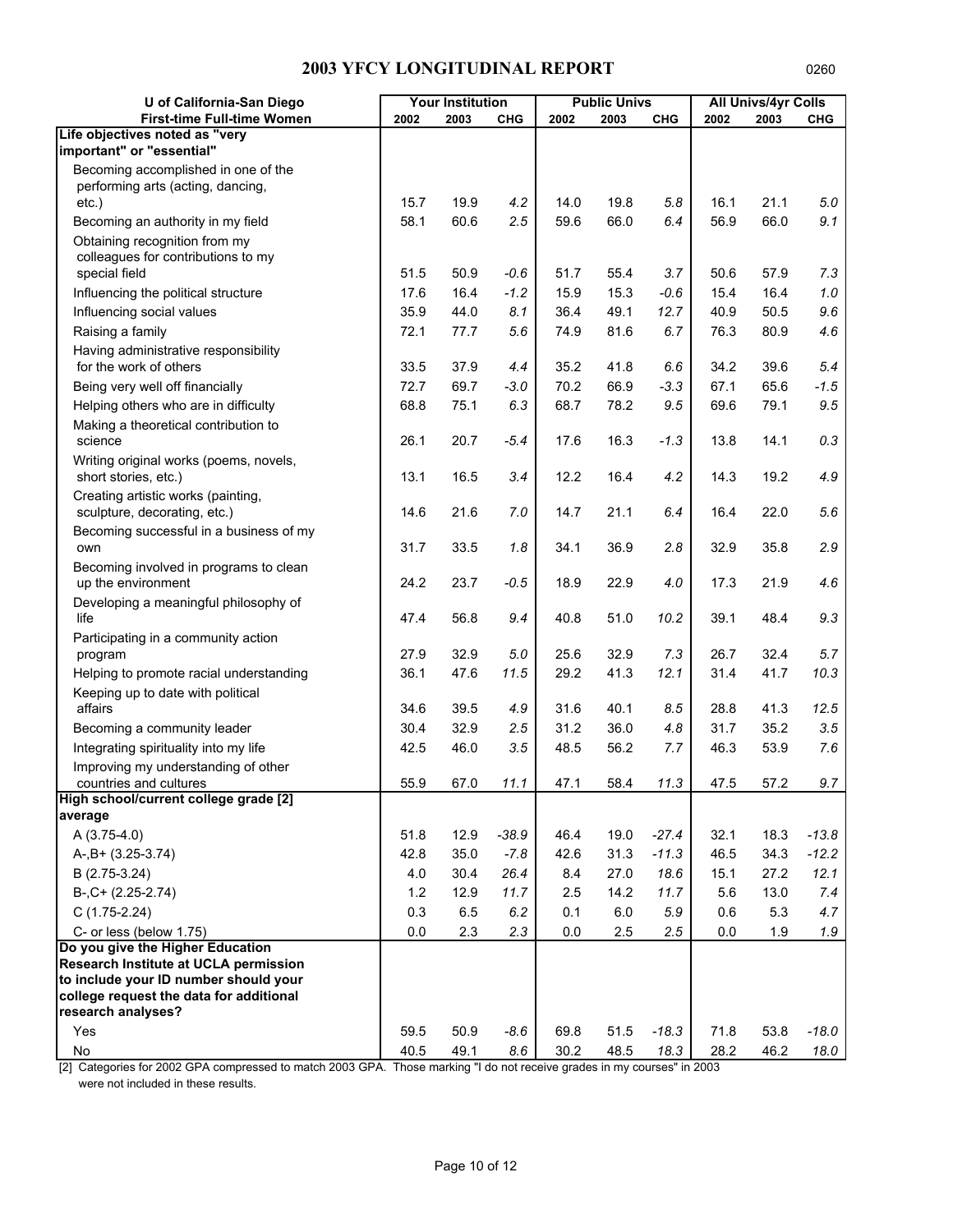| U of California-San Diego               |       | <b>Your Institution</b> |            |      | <b>Public Univs</b> |            |         | <b>All Univs/4yr Colls</b> |            |
|-----------------------------------------|-------|-------------------------|------------|------|---------------------|------------|---------|----------------------------|------------|
| First-time Full-time Women              | 2002  | 2003                    | <b>CHG</b> | 2002 | 2003                | <b>CHG</b> | 2002    | 2003                       | <b>CHG</b> |
| DURING THE PAST YEAR, HOW MUCH TIME DID |       |                         |            |      |                     |            |         |                            |            |
| YOU SPEND DURING A TYPICAL WEEK DOING   |       |                         |            |      |                     |            |         |                            |            |
| THE FOLLOWING ACTIVITIES? [3]           |       |                         |            |      |                     |            |         |                            |            |
| <b>Studying/homework</b>                |       |                         |            |      |                     |            |         |                            |            |
| None                                    | 0.1   | 0.0                     | $-0.1$     | 0.7  | 0.1                 | $-0.6$     | 0.8     | 0.1                        | $-0.7$     |
| Less than 1 hour                        | 4.7   | 0.3                     | $-4.4$     | 7.8  | 0.4                 | $-7.4$     | 7.3     | 0.6                        | $-6.7$     |
| $1$ to $2$                              | 9.9   | 3.5                     | $-6.4$     | 17.7 | 5.5                 | $-12.2$    | 17.5    | 5.6                        | $-11.9$    |
| 3 to 5                                  | 23.4  | 21.6                    | $-1.8$     | 27.6 | 25.8                | $-1.8$     | 29.6    | 24.6                       | $-5.0$     |
| 6 to 10                                 | 26.0  | 34.0                    | 8.0        | 23.8 | 34.1                | 10.3       | 23.3    | 33.6                       | 10.3       |
| 11 to 15                                | 16.5  | 19.8                    | 3.3        | 11.5 | 16.6                | 5.1        | 11.7    | 17.5                       | 5.8        |
| 16 to 20                                | 11.3  | 13.0                    | 1.7        | 6.3  | 10.4                | 4.1        | 6.1     | 10.2                       | 4.1        |
| Over 20                                 | 8.0   | 7.9                     | $-0.1$     | 4.5  | 7.1                 | 2.6        | 3.6     | 7.9                        | 4.3        |
| Socializing with friends                |       |                         |            |      |                     |            |         |                            |            |
| None                                    | 0.3   | 0.9                     | 0.6        | 0.2  | 0.6                 | 0.4        | 0.2     | 0.3                        | 0.1        |
| Less than 1 hour                        | $1.2$ | 2.0                     | 0.8        | 1.3  | 1.2                 | $-0.1$     | $1.2$   | $1.0$                      | $-0.2$     |
| $1$ to $2$                              | 8.2   | 5.9                     | $-2.3$     | 7.4  | 4.8                 | $-2.6$     | 5.8     | 4.2                        | $-1.6$     |
| 3 to 5                                  | 25.2  | 19.5                    | $-5.7$     | 21.8 | 18.6                | $-3.2$     | 18.6    | 14.5                       | $-4.1$     |
| 6 to 10                                 | 29.8  | 30.7                    | 0.9        | 28.2 | 30.2                | 2.0        | 27.2    | 26.0                       | $-1.2$     |
| 11 to 15                                | 16.4  | 15.8                    | $-0.6$     | 18.9 | 15.9                | $-3.0$     | 19.7    | 18.1                       | $-1.6$     |
| 16 to 20                                | 9.0   | 10.6                    | 1.6        | 9.6  | 12.3                | 2.7        | 12.9    | 13.5                       | 0.6        |
| Over <sub>20</sub>                      | 10.0  | 14.5                    | 4.5        | 12.7 | 16.4                | 3.7        | 14.5    | 22.3                       | 7.8        |
| <b>Exercising or sports</b>             |       |                         |            |      |                     |            |         |                            |            |
| None                                    | 5.1   | 8.5                     | 3.4        | 5.6  | 8.8                 | 3.2        | 5.8     | 7.9                        | 2.1        |
| Less than 1 hour                        | 14.5  | 14.0                    | $-0.5$     | 13.6 | 13.8                | 0.2        | 11.6    | 11.8                       | 0.2        |
| $1$ to $2$                              | 19.4  | 21.2                    | 1.8        | 18.6 | 21.8                | 3.2        | 16.3    | 21.2                       | 4.9        |
| 3 to 5                                  | 23.2  | 33.8                    | 10.6       | 21.1 | 33.6                | 12.5       | 19.8    | 30.0                       | 10.2       |
| 6 to 10                                 | 18.5  | 14.8                    | $-3.7$     | 18.8 | 14.9                | $-3.9$     | 18.2    | 17.2                       | $-1.0$     |
| 11 to 15                                | 11.0  | 3.9                     | $-7.1$     | 11.6 | 4.0                 | $-7.6$     | 14.4    | 6.5                        | $-7.9$     |
| 16 to 20                                | 4.3   | 2.2                     | $-2.1$     | 5.6  | 1.8                 | $-3.8$     | 7.1     | 3.0                        | $-4.1$     |
| Over 20                                 | 3.9   | 1.4                     | $-2.5$     | 4.9  | 1.3                 | $-3.6$     | 6.8     | 2.4                        | $-4.4$     |
| <b>Partying</b>                         |       |                         |            |      |                     |            |         |                            |            |
| None                                    | 29.0  | 41.1                    | 12.1       | 28.2 | 34.2                | 6.0        | 25.5    | 27.6                       | 2.1        |
| Less than 1 hour                        | 22.7  | 13.4                    | $-9.3$     | 18.6 | 11.8                | $-6.8$     | 16.8    | 11.7                       | $-5.1$     |
| $1$ to $2$                              | 20.8  | 18.7                    | $-2.1$     | 19.9 | 15.8                | $-4.1$     | 18.5    | 15.1                       | $-3.4$     |
| 3 to 5                                  | 17.6  | 16.4                    | $-1.2$     | 18.4 | 20.6                | 2.2        | 20.9    | 22.1                       | 1.2        |
| 6 to 10                                 | 6.8   | 7.9                     | 1.1        | 9.1  | 11.7                | 2.6        | 11.3    | 14.9                       | 3.6        |
| 11 to 15                                | 1.7   | 1.6                     | $-0.1$     | 3.7  | 3.4                 | $-0.3$     | 4.4     | 4.9                        | 0.5        |
| 16 to 20                                | 0.8   | 0.8                     | $0.0\,$    | 1.1  | 1.4                 | 0.3        | 1.5     | 2.2                        | 0.7        |
| Over 20                                 | 0.5   | 0.1                     | $-0.4$     | 0.9  | 1.1                 | 0.2        | 1.1     | 1.5                        | 0.4        |
| Participating in student clubs/groups   |       |                         |            |      |                     |            |         |                            |            |
| None                                    | 16.2  | 44.7                    | 28.5       | 14.4 | 42.5                | 28.1       | 17.3    | 41.5                       | 24.2       |
| Less than 1 hour                        | 19.2  | 13.4                    | $-5.8$     | 16.7 | 11.0                | $-5.7$     | 15.0    | 12.4                       | $-2.6$     |
| 1 to 2                                  | 27.8  | 18.7                    | $-9.1$     | 30.9 | 18.9                | $-12.0$    | 28.9    | 20.6                       | $-8.3$     |
| 3 to 5                                  | 21.7  | 15.3                    | $-6.4$     | 22.4 | 18.1                | $-4.3$     | 21.9    | 16.3                       | $-5.6$     |
| 6 to 10                                 | 8.7   | 6.1                     | $-2.6$     | 9.0  | 6.4                 | $-2.6$     | 9.3     | 6.1                        | $-3.2$     |
| 11 to 15                                | 2.8   | 0.8                     | $-2.0$     | 3.5  | 1.7                 | $-1.8$     | 3.9     | 1.8                        | $-2.1$     |
| 16 to 20                                | 1.7   | 0.8                     | $-0.9$     | 1.4  | 1.0                 | $-0.4$     | 1.7     | 0.7                        | $-1.0$     |
| Over 20                                 | 2.0   | 0.3                     | $-1.7$     | 1.7  | 0.4                 | $-1.3$     | $2.0\,$ | 0.7                        | $-1.3$     |